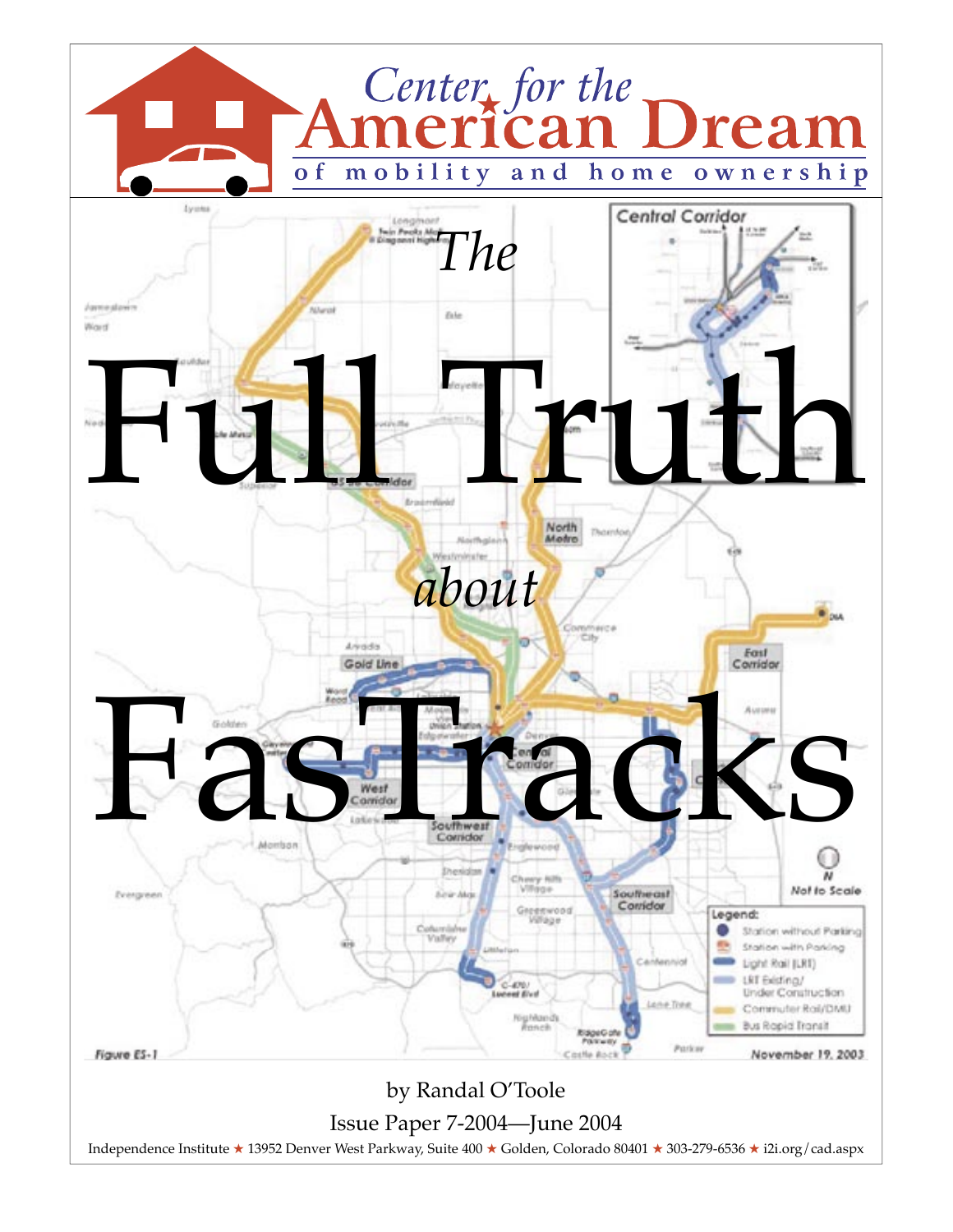#### The Full Truth About FasTracks

by Randal O'Toole Center for the American Dream Independence Institute 13952 Denver West Parkway, Suite 400 Golden, Colorado 80401 303-279-6536 independenceinstitute.org/cad.aspx June 2004

The Independence Institute's Center for the American Dream works to give people freedom of choice in land use and transportation while protecting urban livability and environmental quality. The "dream" of the Center for the American Dream is affordable homeownership, mobility, a clean and livable environment, and personal freedom for all Americans, not just an elite few.

The Center for the American Dream does not advocate that people drive everywhere or take public transit, live in low-density suburbs or high-density urban centers. All of these are legitimate lifestyles. The Center does oppose coercive planning efforts that attempt to engineer lifestyles through subsidies, regulation, and limits on personal and economic freedom.

Randal O'Toole, the author of this report, is also the director of the Center for the American Dream. As the author of *Reforming the Forest Service* and *The Vanishing Automobile and Other Urban Myths*, Mr. O'Toole has a national reputation in environmental policy analysis. In addition to doing research on a variety of urban and rural environmental issues, Mr. O'Toole has taught at Yale, the University of California at Berkeley, and Utah State University.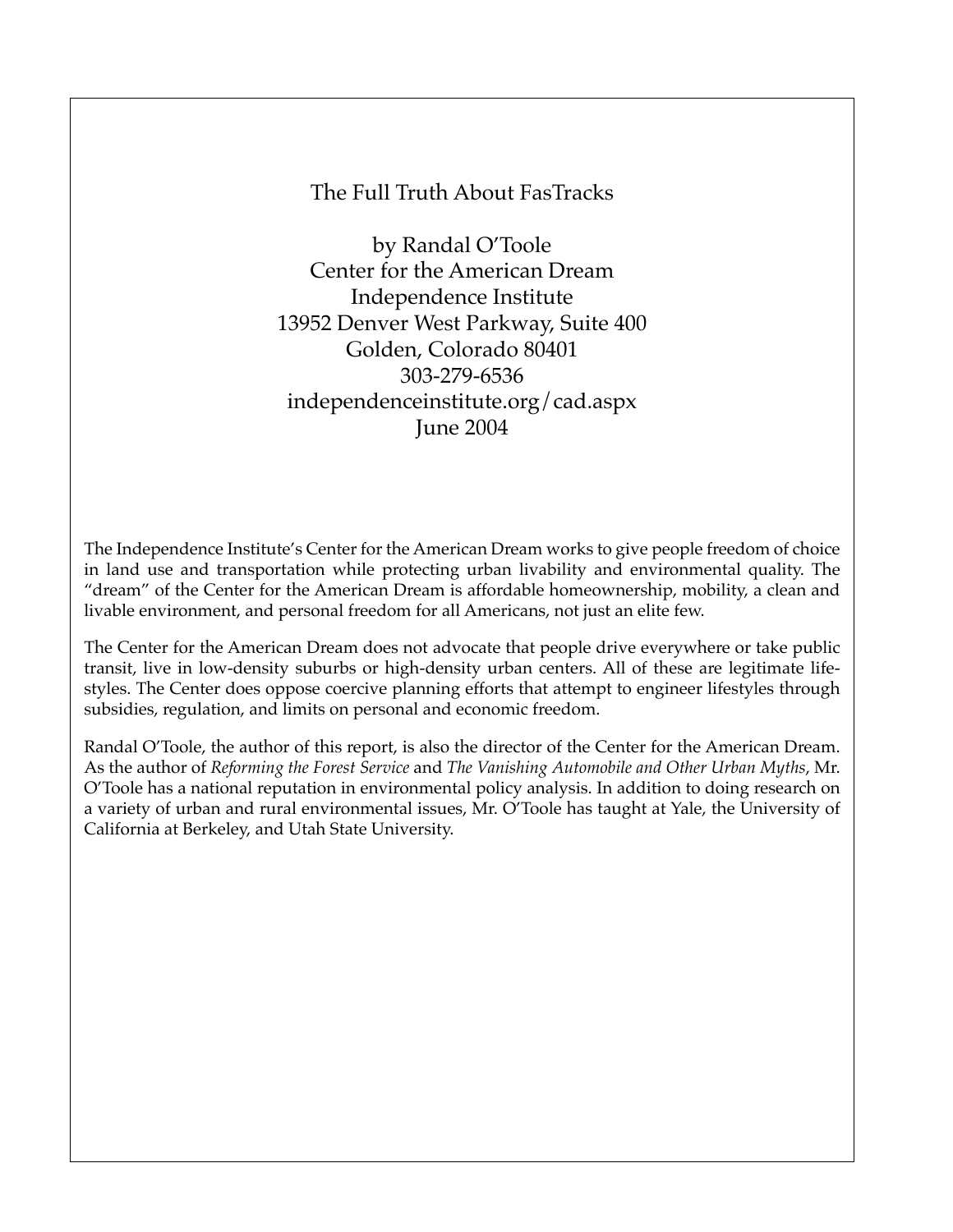| Contents                                                                                                                                                                                                                                       |  |  |  |
|------------------------------------------------------------------------------------------------------------------------------------------------------------------------------------------------------------------------------------------------|--|--|--|
|                                                                                                                                                                                                                                                |  |  |  |
| Taxpayers could save billions in construction costs and tens of millions in annual operating costs if RTD<br>used bus-rapid transit instead of rail.                                                                                           |  |  |  |
| 2. RTD Has Understated FasTracks' Cost<br>8<br>Through 2025, the 67-percent sales tax increase will cost at least \$2,000 per Denver metro area resident.<br>Yet the costs don't end in 2025, and the tax increase may never sunset.           |  |  |  |
| DRCOG expects Denver driving to increase by 63 percent by 2025 but says FasTracks will take less<br>than 0.5 percent of weekday traffic and less than 1.4 percent of rush-hour traffic off the road.                                           |  |  |  |
| 12<br>Bus-rapid transit is faster and more frequent than any proposed rail line yet costs less to operate.                                                                                                                                     |  |  |  |
| RTD has routinely underestimated rail costs in the early planning stages, thus biasing the analyses<br>towards rail instead of bus-rapid transit.                                                                                              |  |  |  |
| 15<br>FasTracks will increase emissions of nitrogen oxides, an ozone precursor, by 2.66 percent, which is sig-<br>nificant because Denver complies with all federal air quality standards except ozone.                                        |  |  |  |
| FasTracks is designed to get people who have cars an alternative to driving, but its high cost may ac-<br>taully reduce the mobility of people who depend on transit because RTD may have to cut bus service to<br>meet financial obligations. |  |  |  |
| Studies show that transit riders are sensitive to frequencies and speed, not rail vs. bus, so bus-rapid<br>transit is the better choice for Denver.                                                                                            |  |  |  |
| Rail transit does not generate economic development, but it may lead planners to impose undesirable<br>densities on existing neighborhoods.                                                                                                    |  |  |  |
| Bus-rapid transit combined with high-occupancy/toll (HOT) lanes can provide better transit service<br>and far more congestion relief without any increase in taxes.                                                                            |  |  |  |
|                                                                                                                                                                                                                                                |  |  |  |
| Facts people should know about RTD's proposed 67-percent sales tax increase.                                                                                                                                                                   |  |  |  |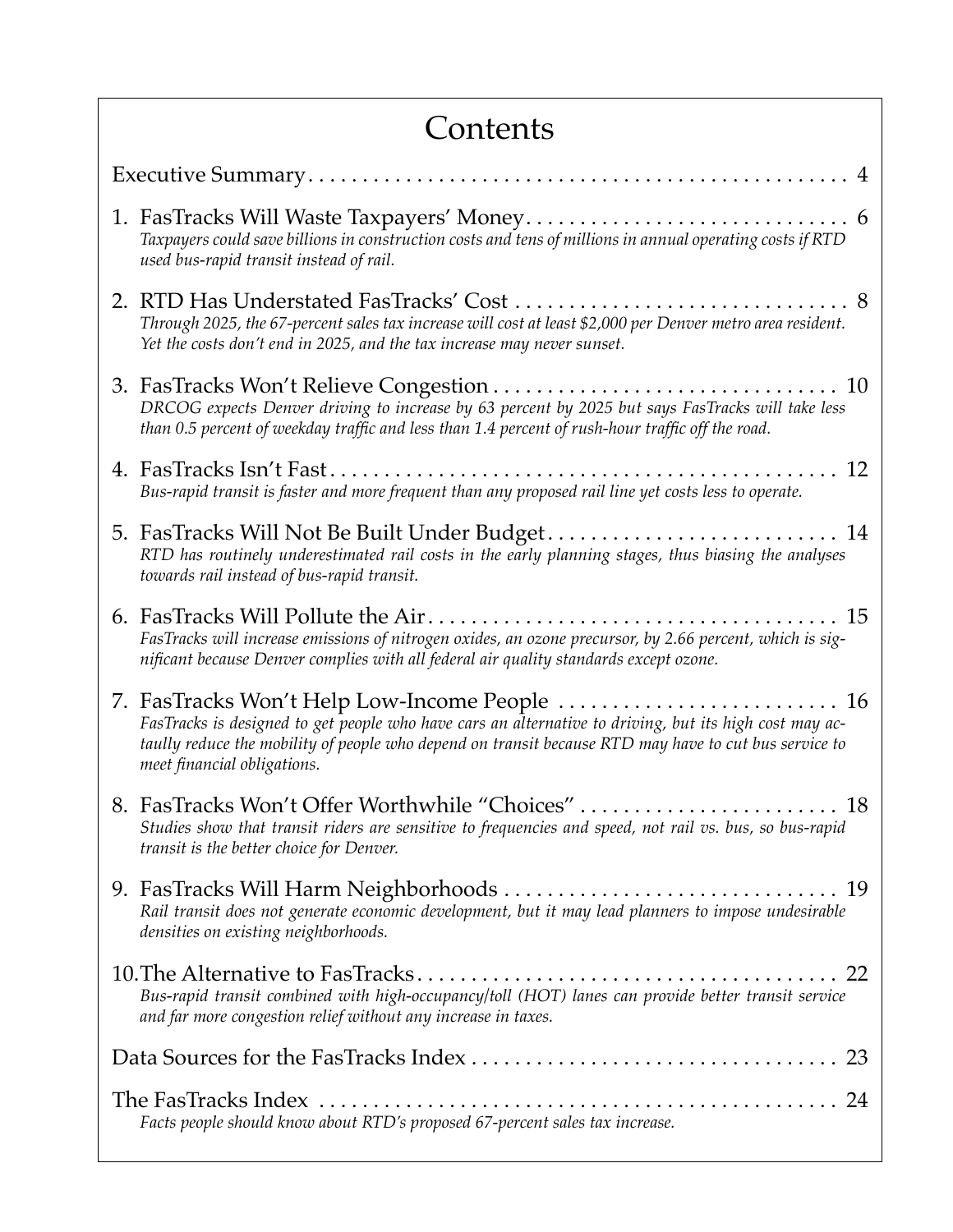## Executive Summary

<span id="page-3-0"></span>*FastTracks supporters tell voters that rail transit will reduce congestion, clean the air, and promote economic development. In reality, it won't do any of these things; it will just waste at least \$8.3 billion of the taxpayers' money.*

Four years ago, the Union Pacific Railroad bought all 16,700 miles of the combined Rio Grande and Southern Pacific railway lines for \$4.1 billion. At an an average cost of less than \$250,000 per mile of track, the purchase also included hundreds of locomotives, thousands of rail cars, and numerous other properties.

If voters approve, Denver's Regional Transit District (RTD) says it will spend \$4.7 billion building about 240 miles of track and 36 miles of busways, plus buy 159 rail vehicles, 10 buses, and a few other properties. This represents an average cost of \$34 million per mile—140 times as much as the Union Pacific paid for each mile of Southern Pacific and Rio Grande track!

To sell this plan to Denver voters, RTD and its supporters have greatly exaggerated the benefits of rail transit while understating the costs. Supporters say FasTracks will cost-effectively reduce Denver's congestion, increase job accessibility, clean the air, and promote economic development. In fact, it will do none of these things.

A clearheaded look at RTD's FasTracks plans and DRCOG's analysis of those plans reveals the truth: RTD's proposed rail lines will cost more than almost any public works project in Denver history, yet they will accomplish very little.

- **FasTracks is far too expensive**: FasTracks will cost taxpayers at least \$8.3 billion, and possibly much more. Between now and 2025, the sales tax increase required for Fas-Tracks will cost more than \$2,000 for each Denver-area resident. The 2025 sales tax per resident will be \$144, in exchange for which residents will get an average of just six more transit rides that year—meaning each new ride will cost \$24. Including all construction and finance charges, FasTracks will cost billions more than stated by RTD, and the tax increase is likely to never sunset.
- **FasTracks won't relieve congestion**: DRCOG says FasTracks will take less than 0.5 percent of cars off the road each weekday, and only 1.4 percent during rush-hour. Even in Fas-Tracks corridors, where the system is supposed to have the greatest effects, rail transit will increase rush-hour speeds an average of less than 1 mile per hour.
- **FasTracks isn't fast:** The proposed FasTracks light-rail lines will average just 24 miles per hour. Commuter-rail lines will average 41 miles per hour, but the bus-rapid transit line will average 51 miles per hour. RTD also plans to operate the buses far more frequent-



 $F(3, D)$  I II and  $F$  Travel With Fastracks  $F$ Figure ES-1: Rush-Hour Travel Without FasTracks Figure ES-2: Rush-Hour Travel With FasTracks

*These charts show that FasTracks will will take just 1.4 percent of rush-hour cars off the road. If you can't see the difference, then why spend billions of dollars building new rail lines? If you can see the difference, is it really worth more than \$2,000 per resident? Source: DRCOG,* Review of FasTracks*, p. 24.*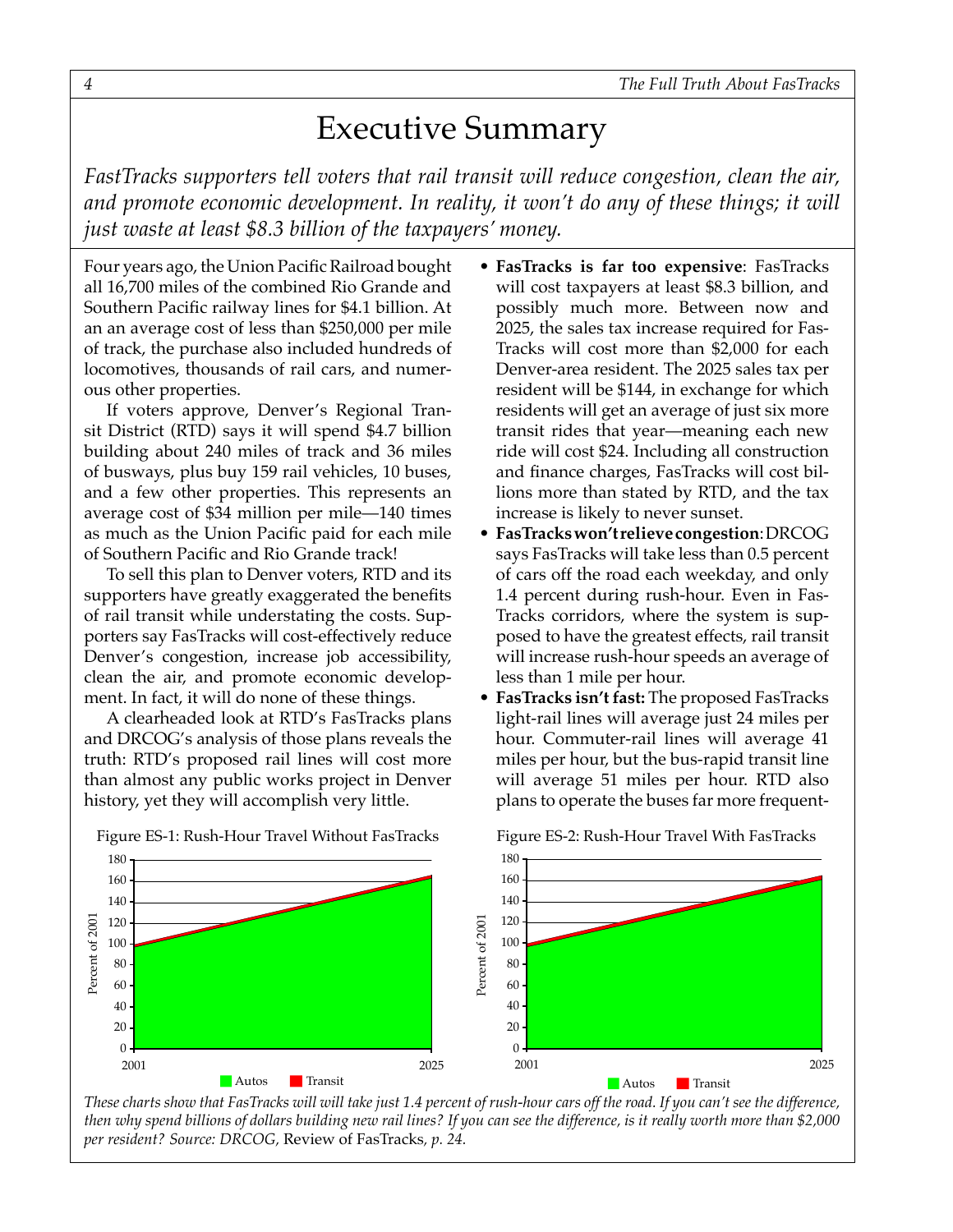

*RTD says that bus-rapid transit will cost less per rider to build and less to operate than any proposed rail line. Source: RTD,* FasTracks Plan*, appendix E.* 

ly, shortening the wait typical transit riders must endure at stations.

- **FasTracks will pollute the air**: DRCOG says FasTracks will reduce carbon monoxide, hydrocarbon, and particulate emissions by less than 1 percent, which is nearly insignificant. On the other hand, FasTracks will *increase* emissions of nitrogen oxide, an ozone precursor, by 2.66 percent. This is significant as ozone is the only pollutant for which Denver still violates federal air standards.
- **FasTracks won't help low-income people**: FasTracks is designed to attract middle-class auto drivers out of their cars. But Denver's real mobility problem is that nearly 60,000 households in the region, most of them poor, lack access to an automobile. FasTracks will



Figure ES-4: Average FasTracks Speeds

do little to help these people. The high fixed cost of repaying loans could even threaten what little mobility RTD's bus system now provides them, especially if a recession leads to sales tax shortfalls, forcing RTD to cut bus service as has happened in San Jose.

 • **FasTracks will harm neighborhoods**: Local officials talk about "economic development," but what they often mean is clearing existing homes and businesses and replacing them with high-density transit-oriented developments. Experience in other cities indicates that such developments will require further subsidies and that, because most trips from these developments are by auto, they will add to corridor congestion.

While FasTracks will not reduce congestion, clean the air, or improve regional mobility, its high cost precludes other projects that can measurably improve traffic flows and air quality. RTD's FasTracks plan requires \$932 million in federal funds. If these funds were spent instead as seed money for a regional network of highoccupancy/toll lanes and bus-rapid transit, auto drivers would enjoy far less congestion and transit riders would get faster, better service. Moreover, this could be done without new taxes.

Voter approval of FasTracks will result in high taxes, congestion, and gridlock. Voter rejection will tell RTD, DRCOG, and the Colorado Department of Transportation that Denver wants effective, low-cost solutions to congestion, not an expensive rail system that few people will use.



#### Figure ES-5: Frequencies in Trips Per Hour

*RTD says bus-rapid transit is the only transit mode that will operate faster than 50 miles per hour. Source: RTD,*  FasTracks Plan*, p. 2-6.*

*RTD also says it will operate bus-rapid transit far more frequently than any form of rail transit. Source: RTD,* Fas-Tracks Plan*, figures 1-2 through 1-10.*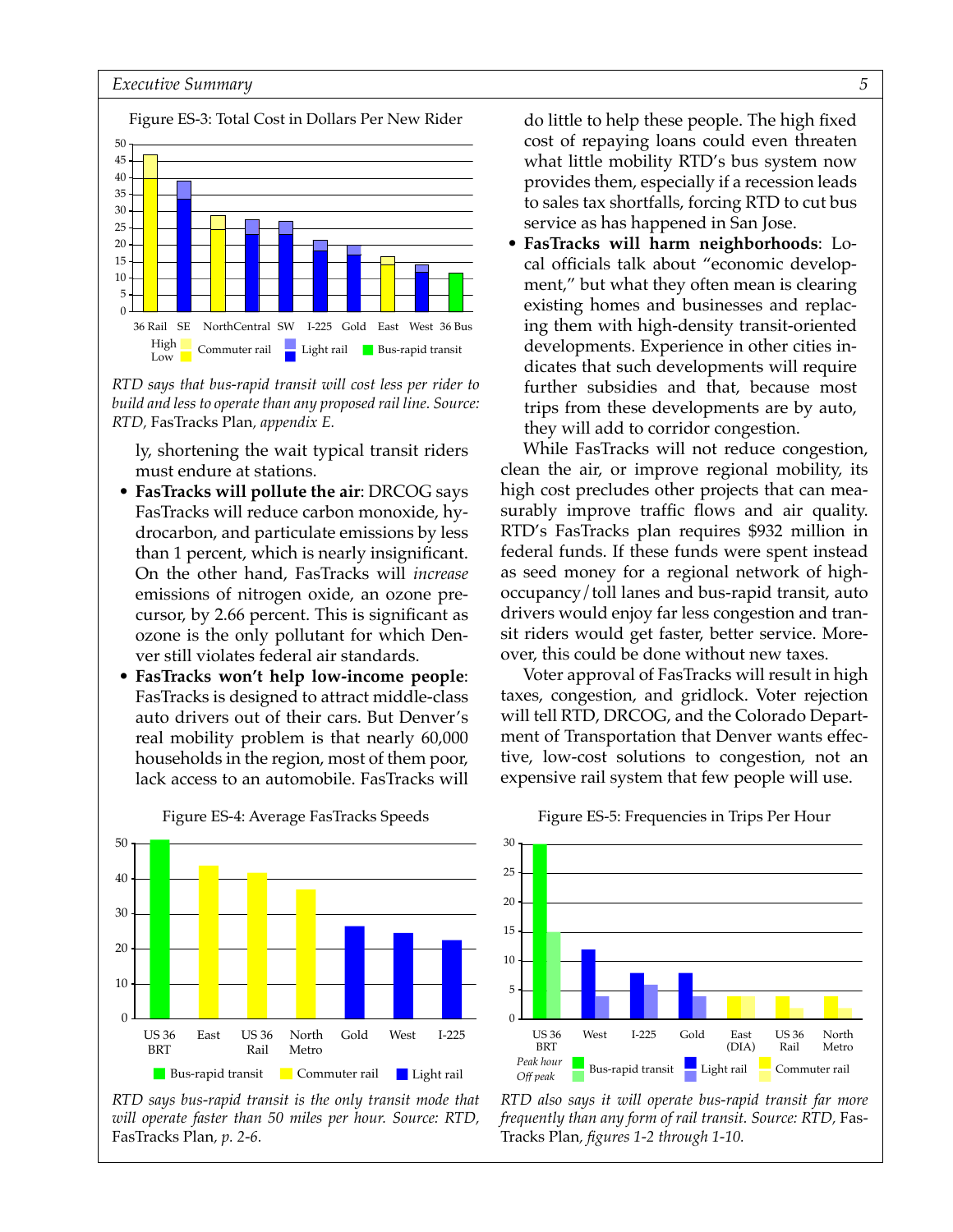## 1. FasTracks Will Waste Taxpayers' Money

*Each of the FasTracks rail lines would cost more to build and more to operate per rider than the single bus-rapid transit line. Taxpayers in 2025 will pay \$24 for every new ride generated by FasTracks and \$11,500 per year for every new transit commuter.* 

How much is it worth to taxpayers to have people ride rail transit instead of bus transit? RTD says each ride on all of the rail lines proposed in FasTracks will cost taxpayers far more than the average cost per bus ride today, and most will cost two to four times as much. The lowest-cost FasTracks line is the bus-rapid transit line, while the rail lines are significantly more expensive.

Capital costs for the bus-rapid transit line are much lower than for the rail lines (figure 1.1). The operating costs for bus-rapid transit are also lower despite the fact that RTD plans to operate it much more frequently (figure 1.2). Rail advocates often claim that rail lines cost less to operate because they only require one driver for large numbers of people. But operating costs include more than the cost of the drive. By choosing bus instead of rail, RTD could have saved taxpayers about \$30 million in operating costs per year in 2025.

The capital costs in figure 1.1 are fully amortized using a formula specified by the Federal Transit Administration. RTD claims that its existing light-rail line costs less, including both capital and operating costs, than its average bus line. However, RTD did not make this calculation using the standard Federal Transit Administration formula. Even if it had, rail costs should not be compared with the average bus line but



with bus routes in major corridors. Because they are more heavily used, some of these bus routes come close to breaking even. RTD's plan would replace those routes with expensive rail transit.

How much is it worth to get one car off the road for one trip? If congestion reduction is a goal, then the cost per rider is less important than the cost per *new* rider, which is the cost of attracting an auto driver onto transit. The Federal Transit Administration has a standard formula for calculating this cost, but RTD has not bothered to calculate the cost per new rider for FasTracks.

RTD says more than 60 percent of the riders on its existing light-rail line are former bus riders. The planning documents for the West light-



Figure 1.1: FasTracks Capital Costs Per Rider Figure 1.3: FasTracks Cost Per New Rider

Figure 1.3: FasTracks Cost Per New Rider

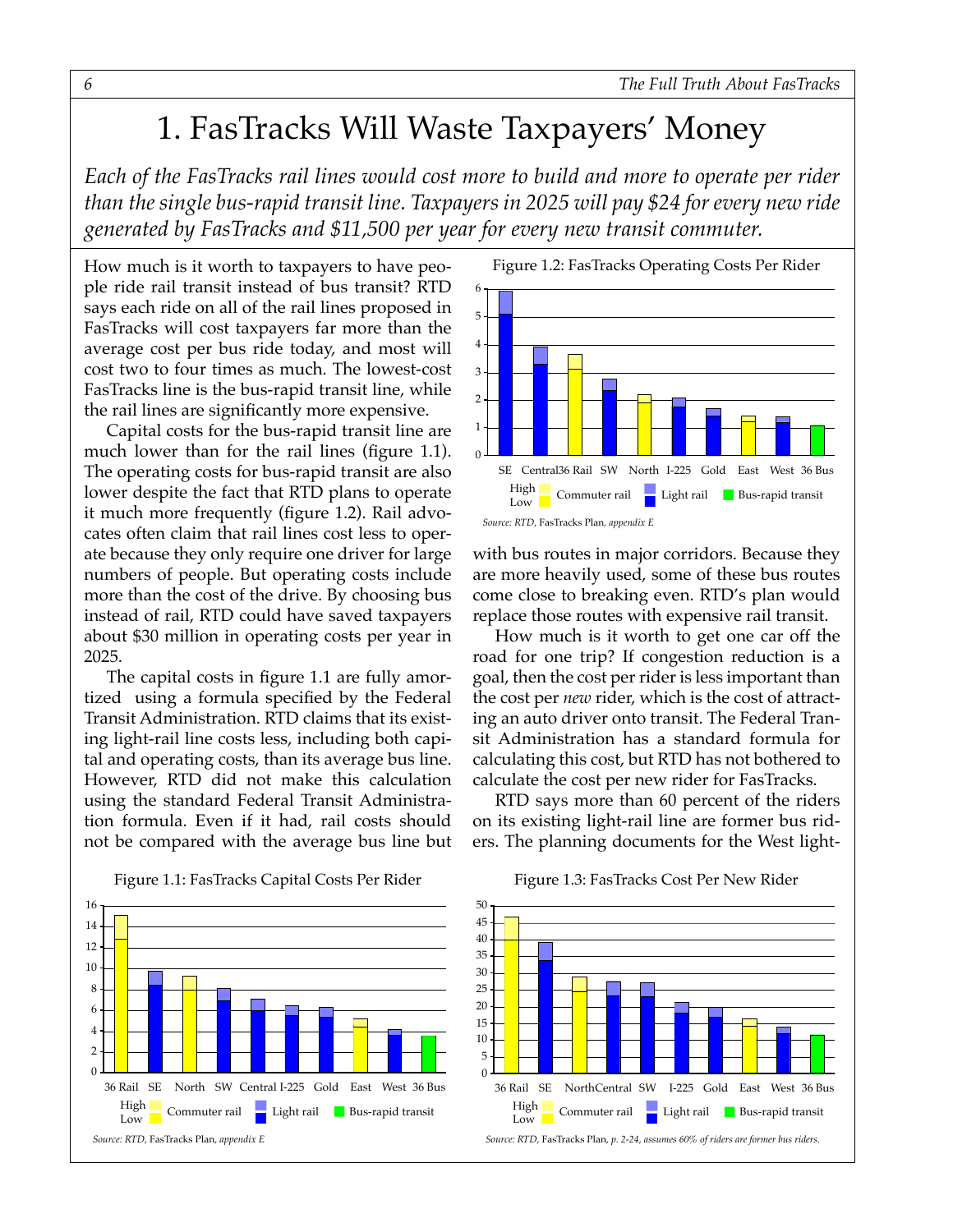Figure Nine: Annual Cost Per New Commuter Figure 1.4: Annual Cost Per New Commuter



rail line estimates that 37.5 percent of the riders on that line will be new riders. This percentage will probably hold for the other routes as well.

The cost per new rider can be estimated by assuming that 40 percent of FasTracks riders will be new riders. As shown in figure 1.3, the costs range from a minimum of \$13 to nearly \$30. By comparison, hiring a stretch limousine to take eight people to work would cost about \$150, or less than \$20 per person.

Figure 1.4 shows that the annual cost of getting one auto commuter to switch to transit ranges from more than \$3,000 to nearly \$7,000. This is considerably more than the cost of leasing hybrid-electric automobiles for each of those commuters, which would do far more than rail transit to reduce air pollution.

Another way of calculating the cost per new ride is that each resident will pay \$144 in extra sales taxes per year in 2025 in exchange for which they will ride transit 6 more times, or an average of \$24 per new ride. That works out to an annual cost of more than \$11,500 per new commuter.

Rail advocates often say that rail transit saves land and money because a single rail line can carry as many people as an eight-lane freeway. Reality is far different from this fantasy.

New freeway lanes typically cost about \$10 million per mile. The T-Rex project includes about 46 miles of new lanes plus the reconstruction of numerous bridges and is costing \$17.3 million per lane mile.1 In contrast, RTD estimates that FasTracks light-rail lines will cost \$21.5 million per mile of track.2 Yet each mile of RTD's Southwest rail line carries less than 15 percent as many passenger miles per day as the average lane mile

of Denver freeway.3 That makes freeway lanes more than eight times as cost effective at moving people as light rail.

Nationwide, the average mile of light rail carries only 16 percent as many passenger miles per day as a typical Denver freeway lane mile. The most heavily used light-rail system, in Boston, carries only 35 percent as many passenger miles per mile as a Denver freeway lane mile. At best, light rail costs 20 percent more than freeway lanes and carries two-thirds fewer people, which makes freeways 3.5 times as cost effective as rail.

RTD expects its proposed commuter rail lines will cost only a little more than \$10 million per mile.4 But, excluding New York City, the average mile of commuter-rail line nationwide carries less than 10 percent as many passenger miles per day as the typical Denver freeway lane mile. HOT lanes would thus be several times more cost effective at moving people as commuter rail. Since a mile of rail line takes about the same amount of space as a lane mile of freeway, rail transit is much more land intensive than highways.

One reason Denver's light rail is so cost ineffective is that its cars carry so few people. RTD reports that its light-rail cars operated nearly 3 million vehicle miles in 2002 but carried only  $45$  million passenger miles. $5$  On average, then, each light-rail car carried only 15 people. If the cars seem full at rush hour, they must run nearly empty the rest of the day. Spending billions to build rail lines that will run empty much of the time represents an incredible waste of resources.

Transit riders need efficient transportation, not rides that will cost taxpayers \$24 each. Auto users also need congestion relief. As chapter 3 will show, FasTracks will no more relieve congestion than it will provide efficient transportation.

- 1. Stacy Stegman, Colorado Department of Transportation, interview, June 10, 2004.
- 2. RTD, *FasTracks Plan*, p. 2-19.
- 3. Federal Transit Administration, *National Transit Data Base 2002* (Washington, DC: US DOT, 2004), tables 19 & 23; Federal Highway Administration, *Highway Statistics 2002* (Washington, DC: US DOT, 2003), table HM-72.
- 4. RTD, *FasTracks Plan*, p. 2-19.
- 5. FTA, *National Transit Data Base 2002*, table 19.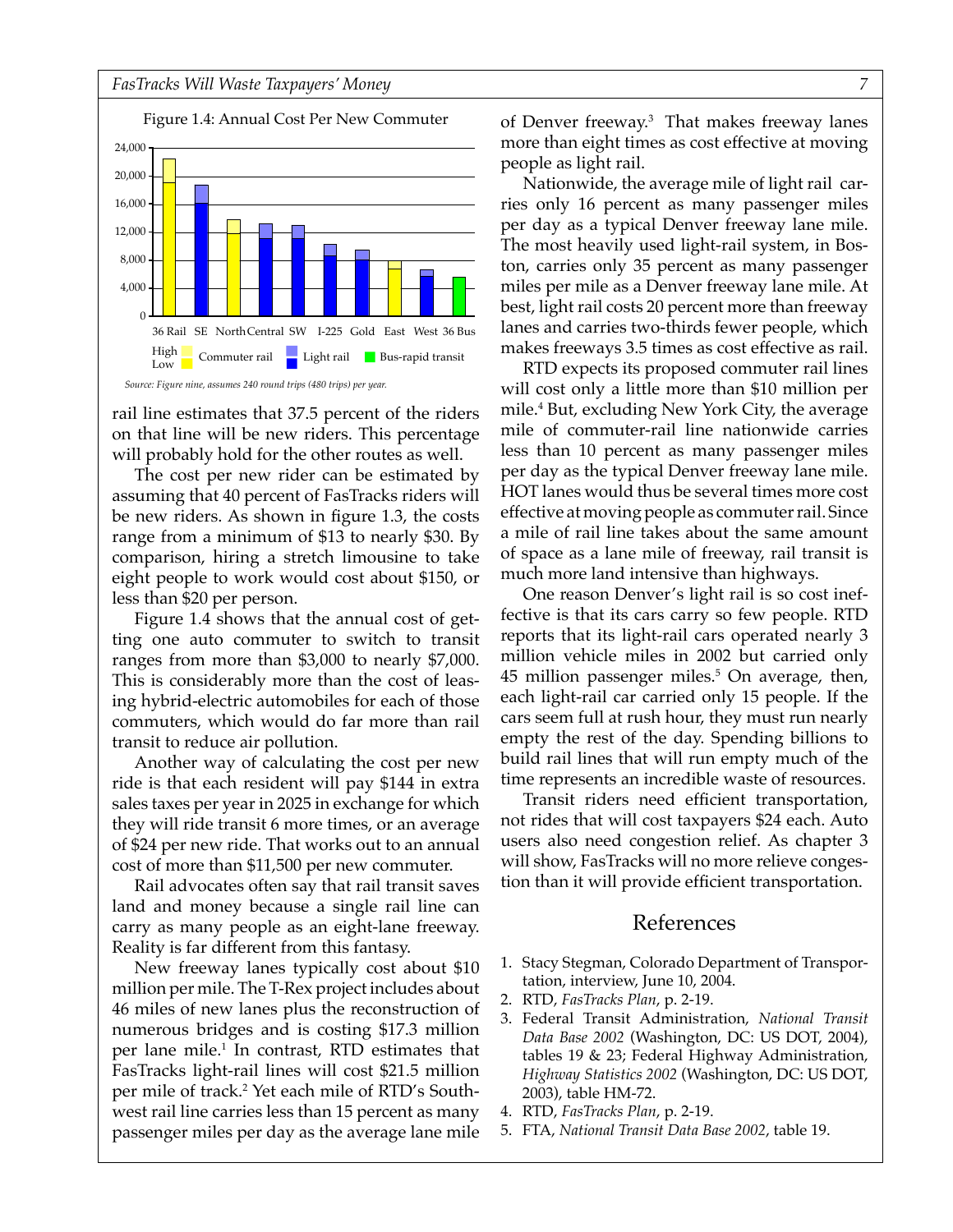## <span id="page-7-0"></span>2. RTD Has Understated FasTracks' True Cost

*The sale tax increase needed to pay for FasTracks will cost each metro area resident \$2,000 through 2025. RTD's acceleration of FasTracks construction will cost taxpayers at least \$2.7 billion. The costs don't end there, as the increased tax may never sunset.*

FasTracks supporters say the new sales tax will cost each resident only a few dollars a month. What they don't say is that RTD is counting on tax revenues increasing at four times the rate of population growth, so by 2025 the cost per person will be nearly three times as great as in 2005.

As shown in table 2.1, sales taxes per resident will increase from around \$60 per year in 2005 to \$144 in 2025. By 2025 the increased tax for Fas-Tracks will have cost more than \$2,000 per resident for rail rides they will rarely, if ever, take.

Between 2005 and 2013, when the first Fas-Tracks rail line would open, RTD would collect well over \$1.8 billion from the 0.4 percent sales tax. Accounting for population growth, the increased sales tax will cost more than \$640 per resident before anyone gets to ride a single Fas-Tracks train.

Counting federal and local funds, the full cost of FasTracks per resident will be close to \$3,000. Assuming revenues and population continue to grow at forecast rates through 2048, when the Fas-Tracks debt is finally repaid, sales tax collections will have totaled nearly \$8,000 per resident.

RTD responds that residents will not pay all of the sales tax because businesses and visitors will also pay the tax. This is spurious because taxes paid by businesses are eventually passed on to consumers. Higher taxes on visitor purchases will reduce visitor expenditures that would otherwise go to local businesses and their employees.

FasTracks supporters say the 0.4 percent sales tax needed to build FasTracks will sunset when construction is complete. However, the ballot question doesn't guarantee this: It states the sales tax will remain in effect "until such time as all debt is repaid when the rate of tax will be decreased to that amount necessary for the continued operation of the system."

This raises two questions: How long will it take to repay the debt? And, what is "necessary for the continued operation of the system?"

| Table 2.1              |            |            |           |  |
|------------------------|------------|------------|-----------|--|
| Sales Taxes Per Person |            |            |           |  |
|                        | Sales Tax  | Metro Area | Tax Per   |  |
|                        | Revenues   | Population | Resident  |  |
| Year                   | (millions) | (millions) | (dollars) |  |
| 2005                   | \$158      | 2.62       | \$60      |  |
| 2006                   | 166        | 2.66       | 63        |  |
| 2007                   | 176        | 2.70       | 65        |  |
| 2008                   | 186        | 2.75       | 68        |  |
| 2009                   | 196        | 2.79       | 70        |  |
| 2010                   | 208        | 2.83       | 74        |  |
| 2011                   | 221        | 2.88       | 77        |  |
| 2012                   | 235        | 2.92       | 80        |  |
| 2013                   | 250        | 2.97       | 84        |  |
| 2014                   | 265        | 3.01       | 88        |  |
| 2015                   | 282        | 3.06       | 92        |  |
| 2016                   | 300        | 3.11       | 96        |  |
| 2017                   | 318        | 3.16       | 101       |  |
| 2018                   | 338        | 3.21       | 105       |  |
| 2019                   | 359        | 3.26       | 110       |  |
| 2020                   | 382        | 3.31       | 115       |  |
| 2021                   | 406        | 3.36       | 121       |  |
| 2022                   | 431        | 3.42       | 126       |  |
| 2023                   | 458        | 3.47       | 132       |  |
| 2024                   | 486        | 3.52       | 138       |  |
| 2025                   | 517        | 3.58       | 144       |  |
| Total                  | 6,338      |            | 2,010     |  |

*Source: RTD, FasTracks Financial Plan, pp. 2, 5; DRCOG, Review of FasTracks, p. 37.*

RTD's 1997 "Guide the Ride" plan called for most of the rail system to be built with sales taxes on a "pay-as-you-go" basis. RTD planned to borrow only about \$1 billion, which would require taxpayers to pay about  $$900$  million in interest.<sup>1</sup>

To placate suburban officials, none of whom wanted "their" rail lines to be the last to be built, RTD accelerated the rate of construction for the FasTracks plan. This purely political decision requires much more borrowing, and RTD is asking taxpayers for permission to borrow \$2.5 billion more than in 1997. At current interest rates, the financial charges on these loans will total at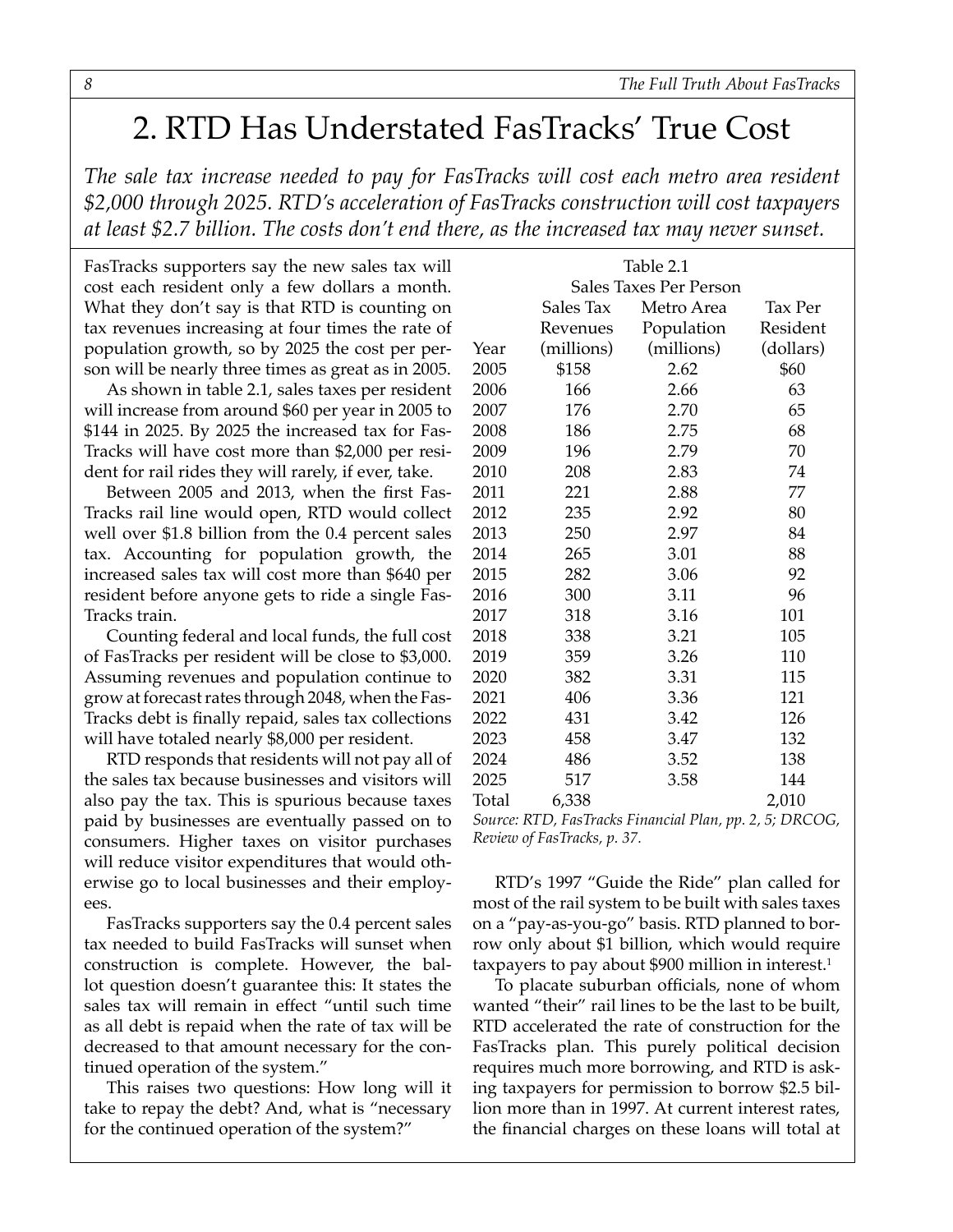least \$3.6 billion. This means taxpayers will pay at least \$2.7 billion in extra sales taxes so RTD can stroke the egos of suburban officials. If interest rates rise, finance charges could be much higher, further increasing the cost of ego-stroking.<sup>2</sup>

RTD's financial plan schedules loan repayments through 2048. Will it really take four decades to pay off FasTracks loans? RTD has projected revenues and capital and operating costs through 2025. From now until 2017, when Fas-Tracks construction is complete, revenues just keep up with costs. After construction is complete, however, revenues grow much faster than costs. By 2025, RTD projects that its cash balances will increase from about \$212 million in 2018 to more than \$1.05 *billion* at the end of 2025.3

RTD's projections end in 2025, but using RTD's assumptions about inflation and revenue growth beyond 2025, RTD will have enough cash to repay all loans by 2030—even if interest rates increase to 12 percent. If RTD chooses instead to repay the loans on the proposed schedules, by 2048 it will accumulate cash balances exceeding \$30 billion! What would RTD do with all this money?

One hint may be in the phrase "necessary for the continued operation of the system." As noted in chapter 1, rail transit will cost more to operate than bus-rapid transit. RTD could decide other things are also needed to operate the system.

First, RTD has made "future vision" plans for improvements it wants to make to the FasTracks system after 2025. These include \$511 million for park-and-ride stations and double-tracking of some single-track rail lines, plus \$360 million of improvements to Denver Union Station (on top of \$200 million in improvements built into Fas-Tracks).4 Technically, these are capital improvements, but RTD could easily decide that more parking, double tracking, and other future vision plans are needed to operate the system.

Second, rail lines must be largely rebuilt every 25 to 30 years. Vehicles, tracks, and wires must be replaced; roadbeds and stations must be refurbished. This can cost almost as much as the original construction.

Metro, Washington, DC's transit agency, built most of its subway system in the 1970s and 1980s at a cost of about \$10 billion. Today, reports the Washington Post, "Metro is lapping up tax dollars to keep its aging system running."5 "In the next 20 years," says the Post, "the transit agency must spend more than it cost to build the 103 mile subway system just to maintain the rail and bus lines it now operates. Metro doesn't know where it will find all of those billions."6

Denver's first light-rail lines will need refurbishment by 2025, and the rest will come soon after. Certainly, RTD's board will be able to argue that such reconstruction is needed "for the continued operation of the system."

Another potential cost is increased finance charges if interest rates rise above today's low levels. RTD's FasTracks Financial Plan of January, 2004, states, "In the [1999] Southeast Corridor Financial Plan, we recommended, and the voters adopted, a TABOR limit that included an estimate of debt service calculated at 12%." At that higher interest rate, the plan says, finance charges would be about \$3 billion more than acknowledged in the ballot question.

However, the 1999 ballot question does not mention 12 percent interest rates and the debt it does mention works out to less than 4 percent interest if paid over 30 years. The 1999 question does allow "refunding bonds issued at a lower or higher rate of interest." Since the FasTracks measure includes similar language, RTD may be prepared to pay significantly higher finance charges than are identified in the ballot question.

Rail's higher operating costs, the cost of accelerating construction, higher interest rates, the future vision plan, and the need for periodic reconstruction are not mentioned in the FasTracks ballot question. Between these costs, it is likely that the long-term costs of FasTracks would be billions more than advertised by FasTracks supporters.

- 1. RTD, *Ballot question for Guide the Ride*, 1997.
- 2. RTD, *FasTracks Financial Plan*, p. 15.
- 3. RTD, *FasTracks Plan*, volume 4, pp. 4–5.
- 4. RTD, *FasTracks Plan*, appendix L, p. 1; appendix U, "Denver Union Station," p. 3.
- 5. Lyndsey Layton, "Coming to a Curve: Region's Subway System Begins to Show Its Age, Limits," *Washington Post*, March 25, 2001, p. A-1.
- 6. Lyndsey Layton, "Crowds Could Derail Decades of Progress," *Washington Post*, March 26, 2001, p. A-1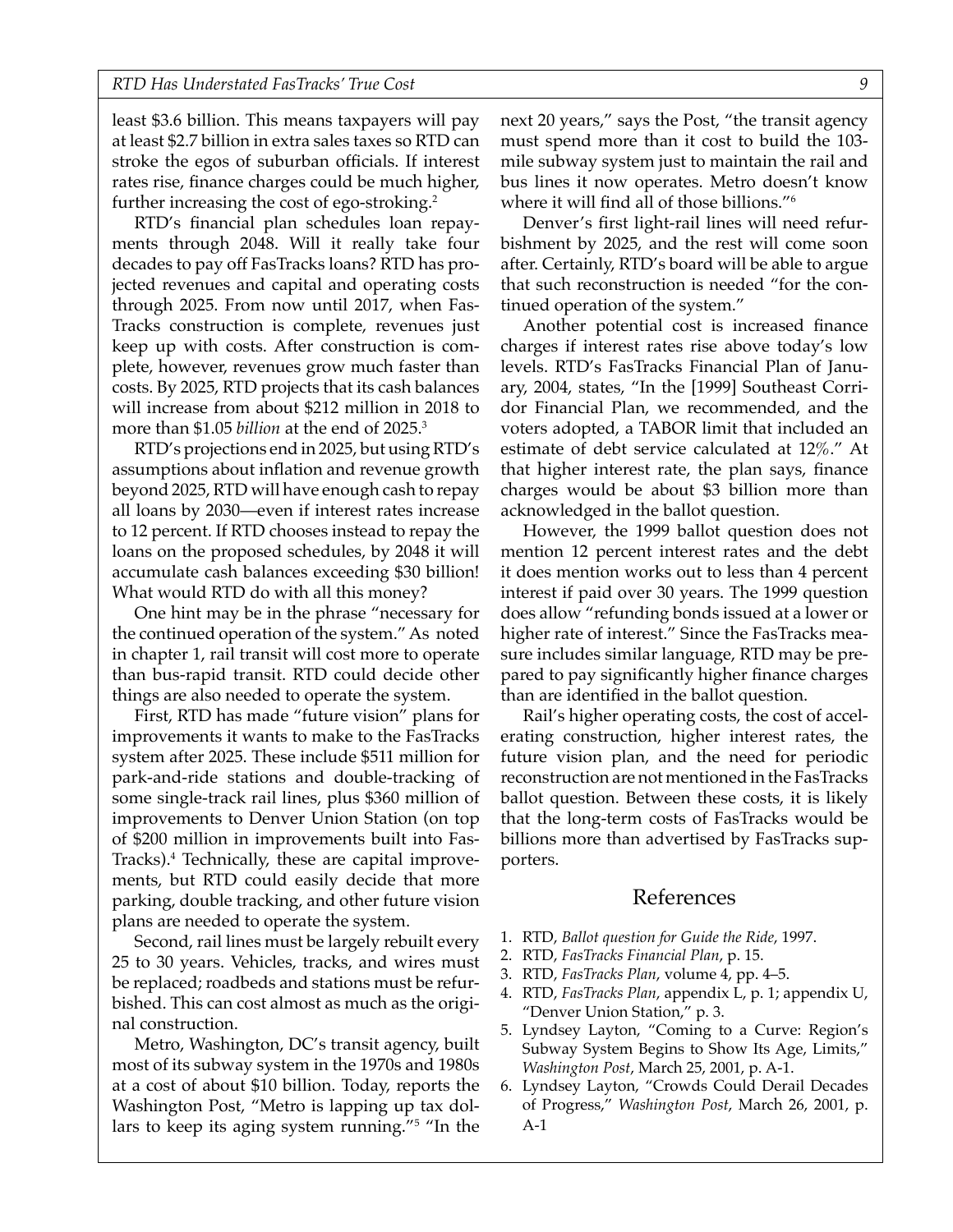### 3. FasTracks Won't Relieve Congestion

<span id="page-9-0"></span>*The biggest lie about FasTracks is the claim that it will relieve Denver's growing congestion. In fact, DRCOG says FasTracks will take only 0.5 percent of cars off the road, which is the amount Denver traffic grows every three months.* 

The biggest lie about FasTracks is that it will help relieve Denver's growing traffic congestion. Supporters of FasTracks advertise rail transit as a "cure for the rush hour blues"1 They say Fas-Tracks will "reduce projected traffic growth when it is needed most, during rush-hour commutes."2 FasTracks is purported to offer Denver residents "savings" equal to some unspecified part of the cost of congestion, estimated to be \$1.5 billion per year for the metro area.3

In fact, a recent analysis of FasTracks by DRCOG found that building FasTracks would take less than 0.5 percent of cars off the road.<sup>4</sup> Without FasTracks, DRCOG estimates, people will drive 95.54 million vehicle miles per weekday in the Denver region. FasTracks would take 474,000 of those miles, or less than 0.5 percent, off the road.<sup>5</sup> FasTracks would increase transit's share of regional passenger travel from 2.27 percent without FasTracks to 2.85 percent with it.<sup>6</sup> The reduction in auto driving is less than 0.5 percent because not all of those additional transit riders would come from single-occupancy automobiles.

How about during rush hour, "when it is



Figure 3.1: Weekday Travel Without FasTracks Figure 3.2: Weekday Travel With FasTracks

needed most"? DRCOG found that FasTracks would increase transit's share of travel from 2.7 percent to 4.1 percent.7 Again, since not all of those new transit riders would come from single-occupancy vehicles, FasTracks would take less than 1.4 percent of cars off the road during rush hour.

DRCOG expects Denver's traffic to grow by 0.5 percent every three months. That means Fas-Tracks—which will take twelve years to complete—will offer only three months of congestion relief over the course of a day and less than nine months of congestion relief at rush hour. Is taking less than 1.4 percent of rush-hour traffic off the road worth \$4.7 billion?

RTD's response is that FasTracks will offer significant congestion relief in the region's most congested corridors. In the average corridor, RTD says that transit's share of 2001 travel was a little more than 11 percent, while FasTracks is projected to increase transit's share to 22 percent.<sup>8</sup>

This does not mean there will be less congestion in any of those corridors than there is today. If traffic in those corridors increases by the regional average of 63 percent, then increasing transit's

Figure 3.2: Weekday Travel With FasTracks

*Can you tell the difference between these two charts? The one on the right shows that FasTracks increases transit's share of weekday travel by 0.5 percent. Is that worth \$4.7 billion?*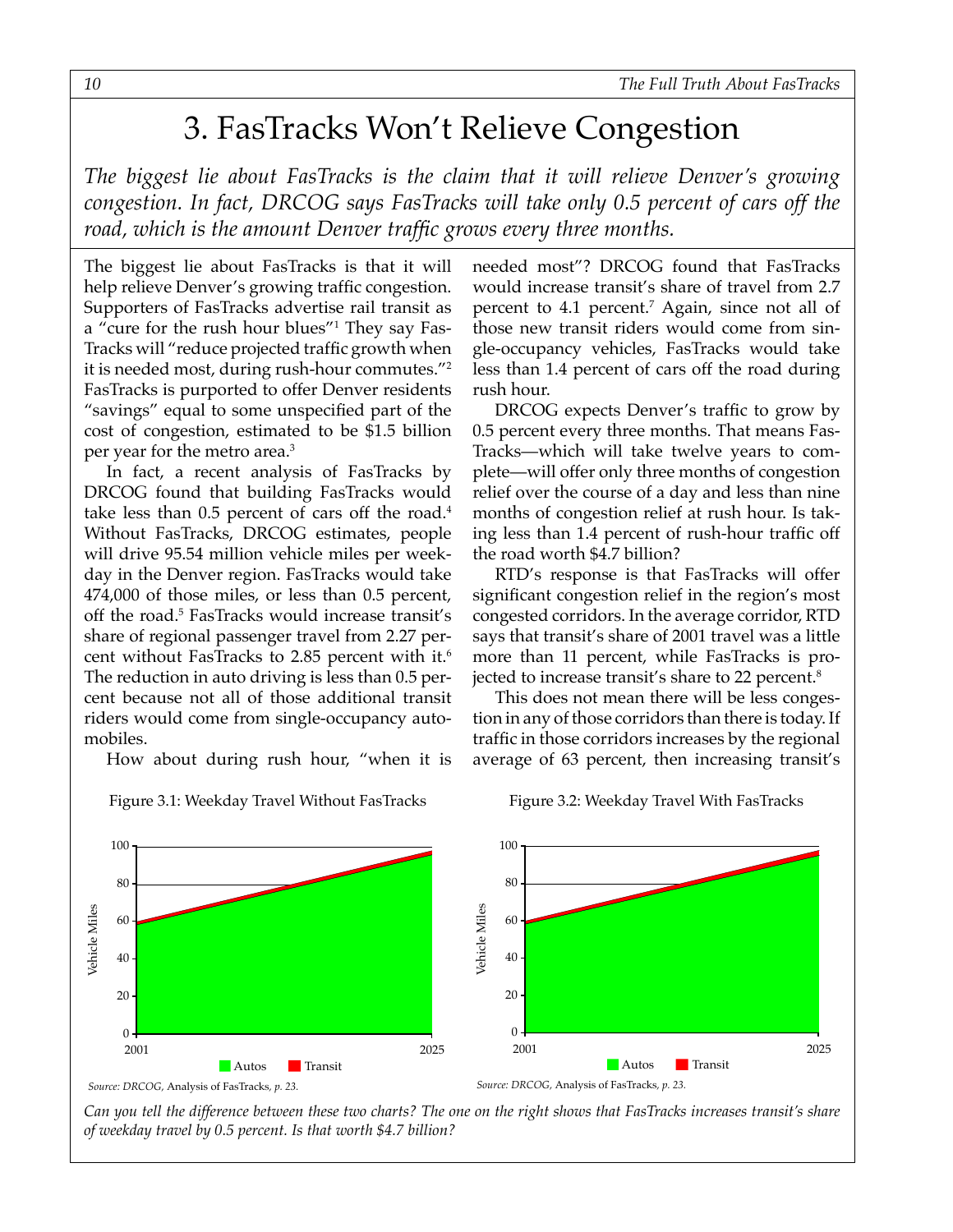

*Even if you can tell the difference between these two charts, which show that FasTracks increases transit's share of rushhour travel by 1.4 percent, is it worth billions to get that trivial result?*

share from 11 to 22 percent still leaves 41 percent more traffic. In the West and Gold corridors, where RTD anticipates the greatest improvement in transit's share of travel, auto traffic will still increase by nearly 30 percent.

| Table 3.1                                    |        |                     |    |  |  |  |  |
|----------------------------------------------|--------|---------------------|----|--|--|--|--|
| Peak-Hour 2025 Auto Speeds in Miles Per Hour |        |                     |    |  |  |  |  |
| 2025 Without 2025 With<br>2004               |        |                     |    |  |  |  |  |
| Corridor                                     | Speeds | FasTracks FasTracks |    |  |  |  |  |
| Central                                      | 23     | 14                  | 15 |  |  |  |  |
| East                                         | 38     | 29                  | 30 |  |  |  |  |
| Gold                                         | 21     | 12                  | 13 |  |  |  |  |
| $I-225$                                      | 30     | 33                  | 36 |  |  |  |  |
| North                                        | 24     | 11                  | 11 |  |  |  |  |
| Southeast                                    | 23     | 12                  | 12 |  |  |  |  |
| Southwest                                    | 19     | 10                  | 10 |  |  |  |  |
| US 36 Rail                                   | 26     | 15                  | 15 |  |  |  |  |
| US 36 Bus                                    | 26     | 14                  | 15 |  |  |  |  |
| West                                         | 26     | 16                  | 17 |  |  |  |  |
| Average                                      | 26     | 17                  | 17 |  |  |  |  |

*Source: RTD,* FasTracks Plan*, p. 2-31. 2004 auto speeds extrapolated from 2015 and 2025, p. 2-6.*

Moreover, DRCOG's regional travel model, which RTD used to calculate the effects of Fas-Tracks on corridors, fails to adequately account for the changes people will make in their home and work locations in response to congestion. Congestion is like water: it seeks a uniform level. If FasTracks managed to make some corridors less congested than others, people will respond by altering their travel routes—and, over time, their home or work locations—to less-congested corridors. In the long run, FasTracks will not reduce rush-hour traffic in any corridor by much more than the regional average of 1.4 percent.

Even discounting the effects of people's responses to congestion, RTD's own numbers show that FasTracks will have a trivial effect on congestion in the various rail corridors. Table 3.1 shows RTD's projections of 2025 peak-period automobile speeds in each corridor with and without FasTracks. Average speeds in these corridors are expected to decline from 26 miles per hour today to just 17 miles per hour in 2025. Fas-Tracks adds an average of less than 1 mile per hour to the 2025 speeds. That is hardly worth billions of dollars.

- 1. Transit Alliance, "Cure for the Rush Hour Blues," video, available from www.transitalliance.org.
- 2. Bena Nuñez and Rich McClintock, *Getting on the Fast Track to a Livable Denver Region* (Denver, CO: Environment Colorado, 2003), p. 5.
- 3. FasTracks Yes, "Benefits," www.fastracks.org/benefits.cfm.
- 4. DRCOG, *Review of the RTD FasTracks Plan* (Denver, CO: DRCOG, 2004), p. 23.
- 5. Ibid.
- 6. Ibid, p. 24.
- 7. Ibid.
- 8. Ibid, p. 23.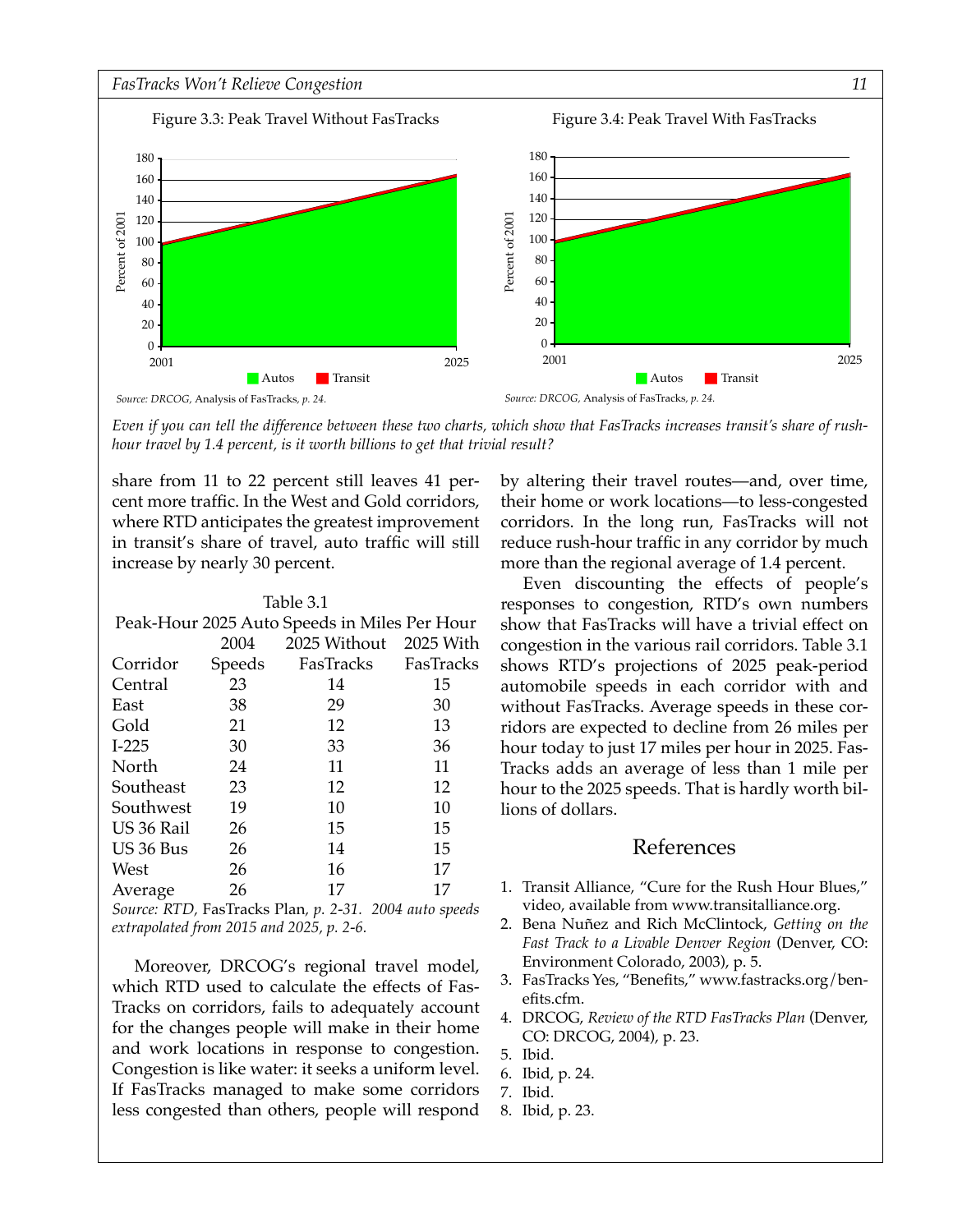### 4. FasTracks Isn't Fast

<span id="page-11-0"></span>*The very name "FasTracks" is deceptive, as none of the rail lines move people at autocompetitive speeds. The fastest FasTracks route is a bus line that will operate faster and more frequently than any of the rail lines. So why build expensive rail lines?*

Why doesn't FasTracks do more to relieve congestion? The simple answer is that none of the FasTracks rail lines operate at speeds competitive with automobiles, especially when counting the time spent waiting at stations.

When people hear terms such as "rapid transit" or "FasTracks," they may think of something like the French TGV or Japanese bullet trains, which go well over 150 miles per hour. While those are truly fast tracks, RTD's proposed rail lines for Denver could more accurately be described as *slow tracks*.

Transit serves two very different markets; "transit dependents" who can't drive or don't have cars and the "choice" market, consisting of people who can drive and have cars. Most RTD buses, which trundle along at 10 to 15 miles per hour and run only 1 to 4 times an hour, can't compete with the automobile and serve mainly transit dependents.

Anytime a transit agency can increase speeds and frequencies, whether bus or rail, it will attract more riders. The idea behind FasTracks is that faster, more frequent transit service can attract more people out of their cars and help reduce congestion. The problem is that most FasTracks lines are either not fast or not frequent enough to compete with autos.



#### Figure 4.1: FasTracks Speeds in Miles Per Hour

RTD's FasTracks plan includes three commuter-rail lines which would average a modest 41 miles per hour (figure 4.1). However, they would operate only every fifteen to thirty minutes (table 4.1), meaning typical riders will spend another five to ten minutes waiting at stations.

If average wait times are one-third of the time between trains, average speeds decline to just 34 to 36 miles per hour. This doesn't include, of course, the time getting between stations and the transit riders' actual origins and destinations, which can drop speeds even more.

FasTracks also includes three light-rail lines that would operate every four to fifteen minutes. However, they would average just 24 miles per hour, which is hardly competitive with autos. Adding average wait times of one-third of the time between trains reduces average speeds to 20 to 22 miles per hour.

The only FasTracks line which comes close to being competitive with autos is the one bus-rapid transit route, which would go 51 miles per hour and operate every two to four minutes all day long. Since intervals between buses are so short, adding average wait times drops average speeds by just 2 to 4 miles per hour to 47 to 49 miles per hour.

|                                         |           | Table 4.1                                             |               |  |  |
|-----------------------------------------|-----------|-------------------------------------------------------|---------------|--|--|
| Frequencies of Trains or Buses Per Hour |           |                                                       |               |  |  |
| Corridor                                | Type      | Peak Hours Off-Peak                                   |               |  |  |
| <b>US 36</b>                            | Bus       | 30                                                    | 15            |  |  |
| <b>SE</b>                               | LR        | 15                                                    | 10            |  |  |
| SW                                      | LR        | 10                                                    | 8             |  |  |
| West                                    | LR        | 12                                                    | 4             |  |  |
| $I-225$                                 | LR        | 8                                                     | 6             |  |  |
| Gold                                    | LR        | 8                                                     | 4             |  |  |
| East                                    | <b>CR</b> | 4                                                     | 4             |  |  |
| North                                   | <b>CR</b> | 4                                                     | 2             |  |  |
| <b>US 36</b>                            | CR        | 4                                                     | $\mathcal{P}$ |  |  |
|                                         |           | Source: RTD, FasTracks Plan, figures 1-2 through 1-10 |               |  |  |

*Source: RTD,* FasTracks Plan*, figures 1-2 through 1-10.*

RTD responds to claims that its trains will run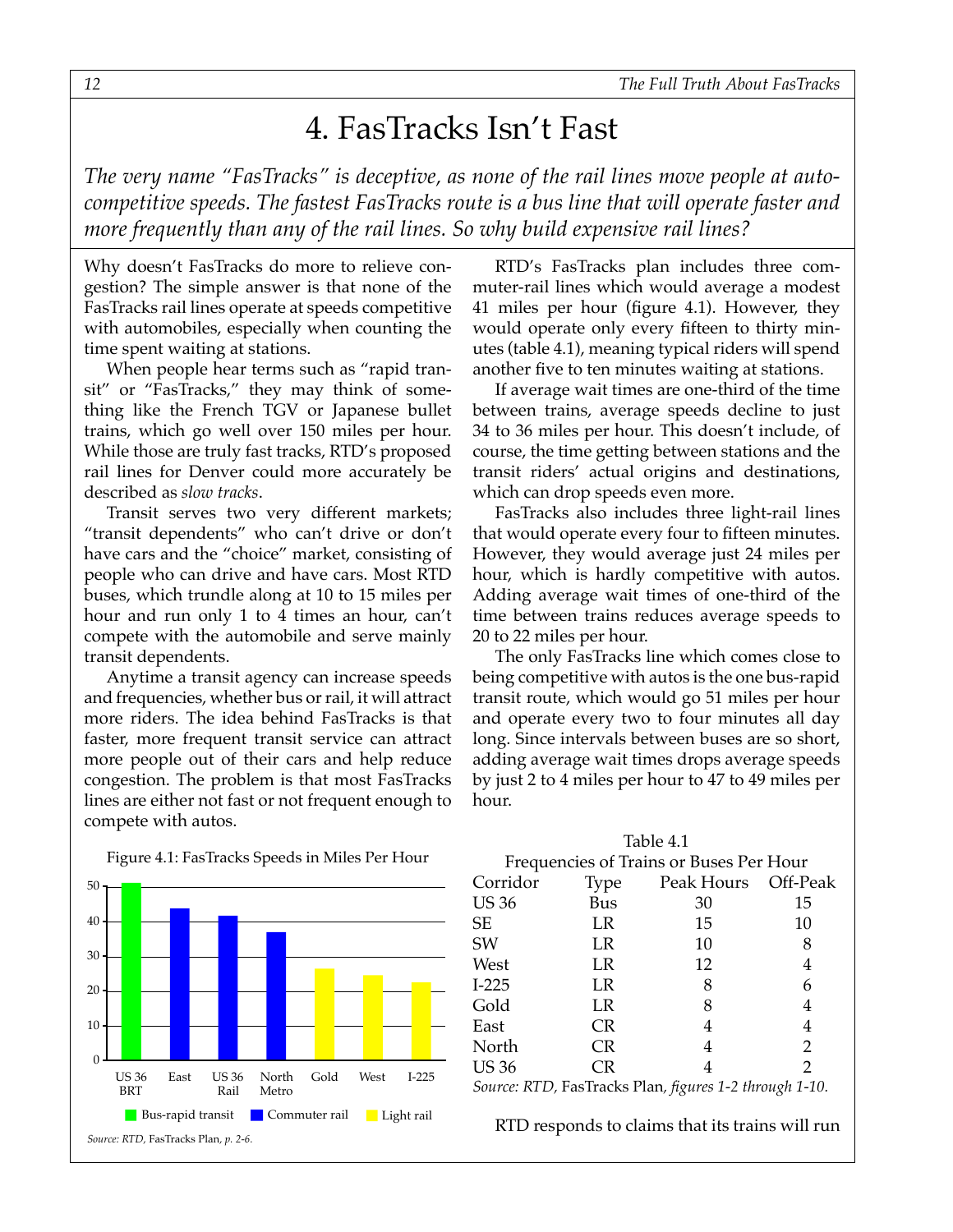slowly by saying that at least they will run faster than autos in the same corridors in 2025. According to DRCOG's transportation model, that's true—but only because spending money on FasTracks rather than on projects that will truly reduce corridor congestion would allow congestion to increase dramatically.

In the I-225 corridor, for example, peak-hour auto traffic will move at 25.4 miles per hour in 2015, when FasTracks lines are completed. The FasTracks trains in the same corridor will go only 22.6 miles per hour. By 2025, however, congestion will have increased so much that peak-hour traffic will go only 20.5 miles per hour. I-225 traffic presumably moves proportionately faster today, probably around 31 miles per hour.

So construction of FasTracks slows 96 to 98 percent of all traffic down by 12 miles per hour. In exchange for this, some of the 2 to 4 percent of people who ride transit will get to go 24 to 40 miles per hour instead of the 51 miles per hour they could travel if RTD used bus-rapid transit instead of rails. This hardly seems like a fair trade off.

Table 4.2

| Peak-Hour Speeds in Miles Per Hour |      |      |      |        |  |
|------------------------------------|------|------|------|--------|--|
|                                    | 2004 | 2015 | 2025 | Fas-   |  |
| Corridor                           | Auto | Auto | Auto | Tracks |  |
| Central                            | 22.7 | 18.8 | 14.9 | 8.6    |  |
| East                               | 38.1 | 34.1 | 30.1 | 43.8   |  |
| Gold                               | 21.0 | 17.0 | 13.0 | 26.6   |  |
| $I-225$                            | 30.3 | 25.4 | 20.5 | 22.6   |  |
| North                              | 23.6 | 17.0 | 11.4 | 37.0   |  |
| Southeast                          | 23.3 | 17.7 | 12.1 | 27.1   |  |
| Southwest                          | 19.3 | 14.4 | 9.5  | 30.8   |  |
| <b>U.S. 36 Rail</b>                | 26.1 | 20.5 | 14.9 | 41.7   |  |
| <b>U.S. 36 Bus</b>                 | 25.8 | 20.4 | 15.0 | 50.7   |  |
| West                               | 26.4 | 21.7 | 17.1 | 24.8   |  |
|                                    |      |      |      |        |  |

*Source: RTD,* FasTracks Plan*, p. 2-6. 2004 auto speeds extrapolated from 2015 and 2025. To avoid double counting, averages do not include the US 36 Bus route.*

The slow speeds and infrequent service of Fas-Tracks rail lines is one of the main reasons why (as chapter 2 of this paper discusses in detail) DRCOG estimates that FasTracks will take only 0.5 percent of weekday traffic off the road. Even if highways get more congested than they are

today, as DRCOG predicts, slow and infrequent trains simply cannot compete with the convenience of personal automobiles.

RTD's plans to run bus-rapid transit at higher speeds than any rail line affirms the conclusions of a 2001 U.S. General Accounting Office report that found bus-rapid transit was both faster and less expensive than rail.<sup>2</sup> As chapter three of this paper will show, RTD projects that its bus-rapid transit line will also cost less to build and less to operate than any of the rail lines.

Residents of the Denver metro area rode RTD an average of 24 times in 2001. DRCOG estimates that, without FasTracks, this average will be maintained through 2025, but with FasTracks, it will increase to 30.4 Thus, FasTracks will give typical Denver-area residents just six new transit rides a year. But an even greater improvement could be acheived through bus-rapid transit's faster speeds and greater frequencies.

Given equal speeds and frequencies, there is no reason to expect rail to attract more riders than buses, and certainly not enough to justify rail's huge additional cost. As one recent study found, "there is no evident preference for rail travel over bus when quantifiable service characteristics such as travel time and cost are equal."<sup>3</sup> Since RTD's bus-rapid transit line will actually provide better service than the rail lines, it should attract even more riders than rail would attract in the same corridor. Other than the bus-rapid transit line, none of the FasTracks lines can truly be called "fast."

- 1. RTD, *FasTracks Plan* (Denver, CO: RTD, 2004), p. 2- 6.
- 2. U.S. General Accounting Office, *Bus-Rapid Transit Shows Promise* (Washington, DC: GAO, 2001), p. 1.
- 3. Moshe Ben-Akiva and Takayuki Morikawa, "Comparing ridership attraction of rail and bus," *Transport Policy Journal* 9(2).
- 4. DRCOG, *Review of the RTD FasTracks Plan* (Denver, CO: DRCOG, 2004), p. 23. DRCOG's weekday trips converted to annual trips by multiplying by 301. Population from DRCOG, *Metro Vision 2025 Regional Transportation Plan* (Denver, CO: DRCOG, 2003), p. 17 as modified by DRCOG, *Review of Fas-Tracks*, p. 37.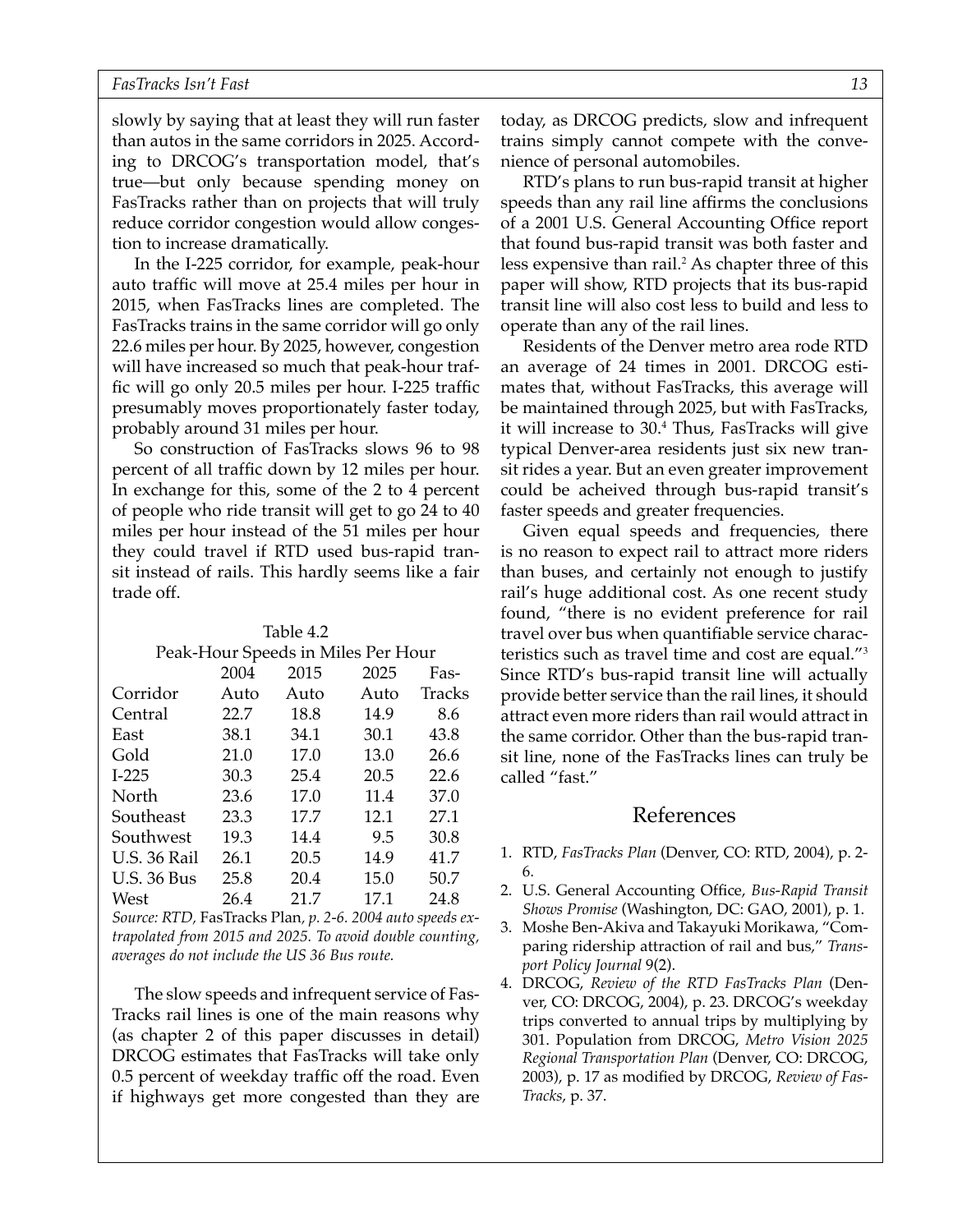## <span id="page-13-0"></span>5. FasTracks Will Not Be Built Under Budget

*RTD brags that it has built light rail under budget. In fact, it has a history of significantly underestimating costs in the major investment study, which is when officials decide whether or not to build rail transit.*

RTD likes to brag that it has built its light-rail lines on time and under budget. That is true if the final cost is compared with the last budget prepared before completion of the lines. But comparing the final costs with RTD's original projections reveals a very different picture.

The major investment study for the Southeast Corridor light-rail project, for example, concluded that a light-rail line would cost \$445 million. It actually ended up costing \$879 million, or 97 percent more. The study rejected the alternative of building forty miles of bus/high-occupancy vehicle (HOV) lanes because it estimated such lanes would cost \$756 million. Yet the Colorado Department of Transportation is building 70 miles of new lanes as part of the T-Rex project for \$710 million. The actual cost per lane mile was thus 46 percent less than RTD's estimates.

RTD has prepared major investment studies for five of the FasTracks rail corridors and the bus-rapid transit line. As shown in table 5.1, FasTracks plans call for spending an average of 59 percent more than the costs projected in the major investment studies.

This is significant because the major investment studies are the only step in the planning process that considers a variety of alternatives. "The systematic tendency to overestimate ridership and to underestimate capital and operating costs," says U.S. Department of Transportation researcher Don Pickrell, "introduces a distinct bias toward the selection of capital-intensive

| Table 5.1                                 |           |                              |                      |  |  |
|-------------------------------------------|-----------|------------------------------|----------------------|--|--|
| Cost Projections Made by Major Investment |           |                              |                      |  |  |
|                                           |           | <b>Studies and FasTracks</b> |                      |  |  |
|                                           |           | (millions of dollars)        |                      |  |  |
| Corridor                                  | MIS       |                              | FasTracks Difference |  |  |
| West                                      | \$250.3   | \$424.2                      | 69%                  |  |  |
| East                                      | 315.9     | 554.2                        | 75%                  |  |  |
| Gold                                      | 281.1     | 335.5                        | 19%                  |  |  |
| $I-225$                                   | 305.2     | 321.1                        | 5%                   |  |  |
| US 36 Rail                                | 211.4     | 461.7                        | 118%                 |  |  |
| US 36 Bus                                 | 65.0      | 170.6                        | 162%                 |  |  |
| Total                                     | \$1,428.9 | \$2,267.3                    | 59%                  |  |  |
| Source: RTD, FasTracks Plan, appendix.    |           |                              |                      |  |  |

transit improvements such as rail lines."1

Development of more realistic estimates only after the alternatives are discarded ignores the possibility that those alternatives could produce similar benefits at a much lower cost. For example, if planners and decision makers had known that the East rail line would end up costing \$554 million instead of \$316 million, they might have selected another alternative such as bus-rapid transit.

#### References

1. Don Pickrell, Urban Rail Transit Projects: Forecast Versus Actual Ridership and Costs (Washington, DC: US Department of Transportation, Urban Mass Transportation Administration, 1989), p. xi.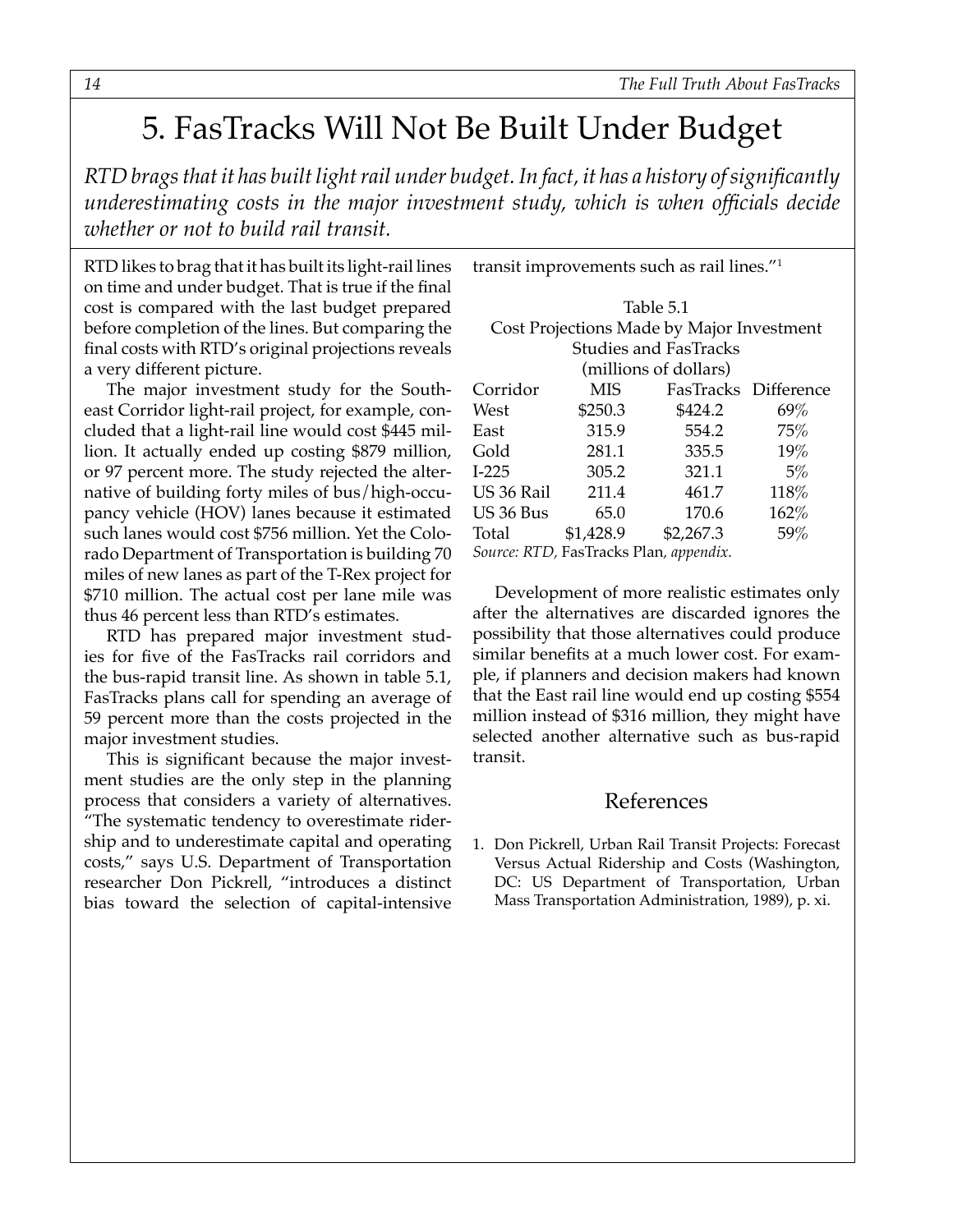## 6. FasTracks Will Pollute the Air

<span id="page-14-0"></span>*Denver's air quality meets federal standards for all pollutants except ozone. FasTracks will reduce emissions of some pollutants by less than 1 percent, but it will increase emissions of nitrogen oxides—an ozone precursor—by 2.66 percent.*

In 1990 and 1991, Congress tied federal transportation funding to air quality, requiring that Denver and other urban areas design their transportation systems to reduce air pollution. Rail advocates use this to argue that Denver should spend more money on rail transit instead of new roads.

As already noted, air quality has dramatically improved in the last thirty years, and auto emission controls played a major role in this improvement. By contrast, transit has played almost no role in air quality improvements. Transit's share of passenger travel in the Denver metro area has fluctuated between 1.3 percent and 1.8 percent over the past two decades.<sup>1</sup> It was 1.8 percent in 1984 and it is 1.8 percent again in 2001. The 1994 low of 1.3 percent may be as much due to measurement error as actual fluctuations in transit's share of travel.

If FasTracks takes less than 0.5 percent of autos off the road, it is not going to have much of an effect on air quality. DRCOG estimates that FasTracks will result in 0.47 percent less carbon monoxide emissions, 0.72 percent particulate emissions, and 0.64 percent less volatile organic compound emissions.2 These are fairly insignificant, especially since the Environmental Protection Agency says that Denver already meets federal air quality standards for all of these pollutants and total pollution in 2025 is expected to be far less than it is today.3

The most important pollution problem remaining in Denver is ozone, as Denver violates EPA's new ozone standard and is expected to do so over the next few years. Ozone is formed when nitrogen oxides react with other pollutants. So it is significant that DRCOG estimates that Fas-Tracks will have the largest impact on nitrogen oxide emissions, changing them by 2.66 percent. Unfortunately for FasTracks, it will *increase*, not reduce, nitrogen oxides by 2.66 percent.

FasTrack's trains, says DRCOG, will generate far more nitrogen oxides than the autos they take off the road. The light-rail trains alone will generate almost twice as much nitrogen oxide as all the autos taken off the road by FasTracks, and the commuter rail trains alone will generate fourand-one-half times as much nitrogen oxide as all the autos taken off the road.<sup>4</sup>

Other air-quality programs can more effectively reduce air pollution at a far lower cost. Cars pollute least when driving at steady speeds, so traffic improvements that steady the flow of traffic can significantly reduce air pollution.

For example, traffic signal synchronization can smooth traffic flows and produce huge pollution benefits. San Jose recently retimed traffic signals on 223 of its most heavily used intersections. The retiming reduced stops at red lights by 31 percent and travel times by 16 percent. Actual pollution emissions declined by 5 to 15 percent, depending on the pollutant, for a total of 53.5 fewer tons of annual emissions.5

At a cost of about \$500,000 spread over ten years, synchronization reduced air emissions at a cost of roughly \$1,000 per ton. By comparison, the cost of reducing emissions through FasTracks, spread over 30 years (which gives FasTracks an advantage) will be well over \$100,000 per ton.

- 1. US DOT, *Highway Statistics*, table HM-72, various years; *National Transit Data Base*, "Service Supplied and Consumed," various years.
- 2. DRCOG, *Review of FasTracks*, p. 26. Percentages are based on DRCOG's projections of 2025 pollution emissions, Jeff May, personal communication, 3 May 2004.
- 3. EPA, "Air Quality in Denver," www.epa.gov/region08/air/aqdata/trends/aqdenver/aqdenver. html.
- 4. DRCOG, *Review of FasTracks*, p. 26.
- 5. Gary Richards, "City Tweaks 223 Intersections to Ease Delays," *San Jose Mercury News*, November 6, 2003.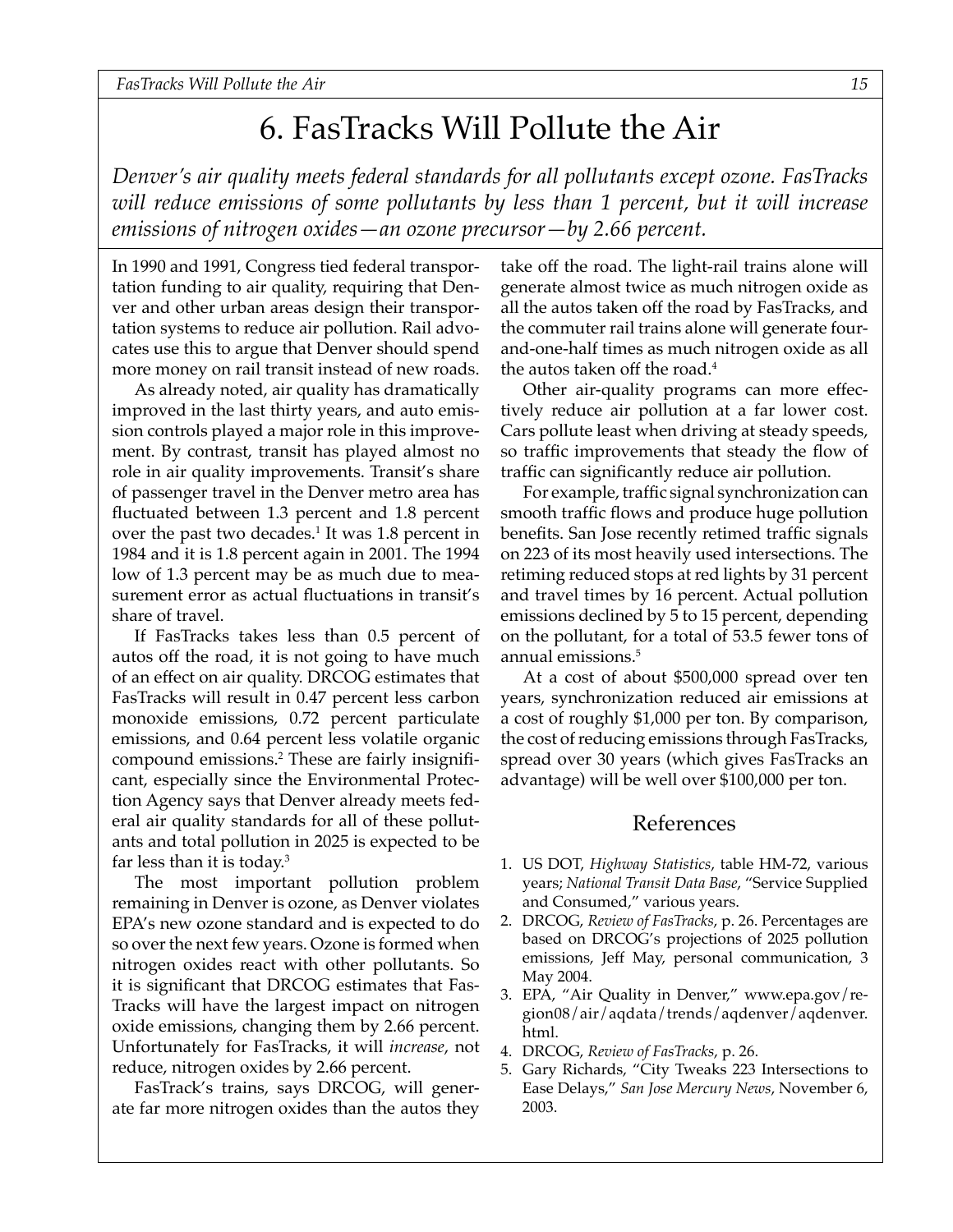## <span id="page-15-0"></span>6. FasTracks Won't Help Low-Income People

*Low-income people need mobility to reach jobs, and the auto gives them access to far more jobs than transit. Yet FasTracks does nothing to increase auto access to jobs while it puts RTD at significant risk of having to cut back bus service to meet its bond obligations.*

The argument that taxpayers should spend billions of dollars to give people who own autos another transportation choice ignores the fact that tens of thousands of Denver families cannot afford to own an automobile. The 2000 census found that nearly 57,000 Denver-area households did not own an auto, and many of these households have low incomes.

Hispanics make up less than 14 percent of Denver households, but account for more than 22 percent of auto-less households. Black households make up less than 6 percent of Denver households, but account for 13 percent of autoless households. Improving the mobility of lowincome people is much more important than meeting the desire of wealthy people to have a rail choice added to their current choices of autos and buses.

The state of Ohio requires local governments to do an environmental justice analysis for major projects. The Cincinnati version of DRCOG, known as the Ohio-Kentucky-Indiana Council of Governments (OKI), did such an analysis for a light-rail proposal in that region. As shown in table 6.1, the study found that light rail would not significantly affect the percentage of jobs accessible to white, middle-class neighborhoods. But it would significantly reduce the percentage of jobs accessible to minority and low-income neighborhoods.

#### Table 6.1

#### Job Accessibility Before (1995) and After (2020) Proposed Light-Rail Construction

|               | Percentage of Jobs within |      |      |            |  |
|---------------|---------------------------|------|------|------------|--|
|               | 20 Minutes                |      |      | 40 Minutes |  |
|               | by Auto                   |      |      | by Transit |  |
| Neighborhoods | 1995                      | 2020 | 1995 | 2020       |  |
| Minorities    | 82                        | 53   | 20   | 16         |  |
| Low-income    | 99                        | 83   | 21   | 18         |  |
| Other         | 100                       | 100  | 42   | 41         |  |
|               |                           |      |      |            |  |

*Source: Ohio-Kentucky-Indiana Regional Council of Governments, OKI 2030 Regional Transportation Plan (Cincinnati, OH: OKI, 2001), p. 16-10.*

Why is this? The short answer is that rail transit is so expensive that it forces transit agencies to neglect bus service and forces regions to neglect needed highway improvements.

Rail transit to white, middle-class neighborhoods has led to significant declines in bus service to low-income, minority neighborhoods in several cities, most notably in Los Angeles. There, black and Hispanic neighborhoods formed a bus-riders union to challenge deteriorating bus service. NAACP Legal Defense represented the union in a discrimination lawsuit against the Los Angeles transit agency. The suit resulted in a consent decree requiring the transit agency to buy new buses and restore bus service, which in turn led the agency to abandon many of its proposed rail lines.<sup>1</sup>

One of the big problems with paying for a rail system with a sales tax, as RTD proposes, is that it leaves the transit system vulnerable to economic downturns. The high cost of rails is paid for by the sale of bonds that are then repaid, with interest, out of sales taxes. When sales taxes decline in a recession, the agency must still meet its bond payments, so it is forced to dramatically reduce transit service. Usually, the agency is reluctant to reduce rail service, so most of the reductions fall on bus riders.

This has happened in San Jose, which has built several light-rail lines financed out of sales taxes. San Jose transit ridership peaked in 2001. But the recent recession caused a severe financial crisis due to a decline in sales tax revenues. This forced the agency to cut back both bus and rail service. Even though the biggest cuts were to bus service, rail ridership has declined by 44 percent while bus ridership has declined by only 28 percent in the past three years.2 Most recently, the agency increased fares by as much as 50 percent and says it may need to ask voters for another 0.5 percent sales tax increase.<sup>3</sup>

Other cities that have had to reduce bus service or raise bus fares to help pay for rail include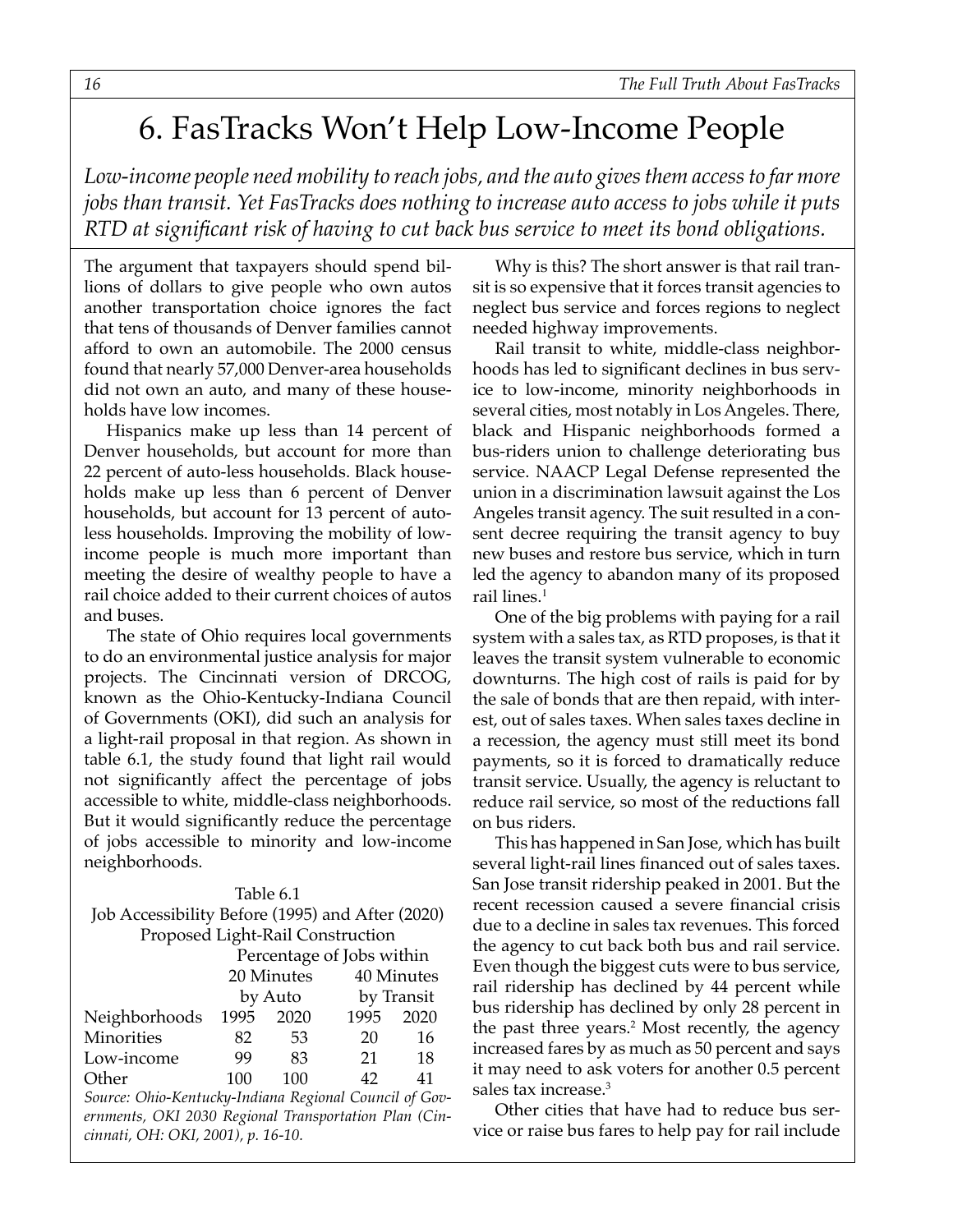Portland, Sacramento, and Washington, DC, among others.

Recognizing this, numerous black community leaders have opposed rail transit proposals in their cities. In Houston, 40 black ministers opposed that city's plan for light-rail transit. "They will run out of money and then cut bus service," said Reverend J. J. Roberson, "which will leave many in our community without transportation."4 Kansas City Councilwoman Saundra McFadden-Weaver, who is also a pastor in her church, opposed light rail in that city, saying "light rail is ice cream and cake. We need to make sure people have meat and potatoes before spending money on ice cream and cake."5

Several studies have found that giving lowincome people transit passes will not help them get out of poverty as well as making sure they have access to automobiles. One University of Southern California study on transit and lowincome households concluded that, "in most circumstances, private vehicle access is the key to improved mobility for the poor as well as the non-poor."6

This was affirmed by a University of California study that found that closing the black-white auto ownership gap would reduce the blackwhite employment gap by 45 percent. "The relative car-employment effect for blacks is largest in metropolitan areas where the relative isolation of blacks from employment opportunities is the most severe," said the study.7

To solve transportation problems, a Wisconsin community action agency helped low-income people purchase automobiles. "There is no reallife bus that fits Becky's needs," said the agency, referring to a former welfare recipient. "There will be no such bus in the future."8

Several of RTD's proposed rail lines are expected to cost \$500 to \$750 million each. The cost of one of these lines could buy every autoless family in the Denver metropolitan area a brand-new car. If air pollution is a worry, for less

than the cost of two of these lines, we could buy every auto-less family an ultra-low emissions hybrid-electric car.

While giving cars to low-income people is not necessarily the best policy, giving low-income people greater mobility should be a higher social goal than giving wealthy people who already have lots of mobility one more "choice." Yet rail advocates react in horror to the idea of low-income people acquiring cars, as if it is more important to keep people transit-dependent than it is to risk adding a little more congestion to Denver's highways. The solution to poverty is not to keep lowincome people immobilized any more than the solution to congestion is more congestion.

- 1. Bus Riders Union, www.busridersunion.org.
- 2. Gary Richards, "Ridership hits the skids for valley buses, trolleys," *San Jose Mercury News*, December 7, 2003, www.bayarea.com/mld/mercurynews/ news/transportation/7435530.htm.
- 3. Gary Richards, "VTA considering transit tax plan," *San Jose Mercury News*, June 5, 2004.
- 4. Lucas Wall, "Battle over Metro rail full of sound and fury," *Houston Chronicle*, October 14, 2003.
- 5. Saundra McFadden-Weaver, "Why I Opposed Light-Rail Transit in Kansas City," presentation at the Preserving the American Dream conference, Portland, Oregon, April 17, 2004.
- 6. Genevieve Giuliano, Hsi-Hwa Hu, and Kyoung Lee, *The Role of Public Transit in the Mobility of Low-Income Households* (Los Angeles, CA: USC, 2001), p. ii.
- 7. Steven Raphael and Michael Stoll, "Can Boosting Minority Car-Ownership Rates Narrow Inter-Racial Employment Gaps?" (Berkeley, CA: Berkeley Program on Housing and Urban Policy, 2000), p. 2.
- 8. Lisa Brabo, Peter Kilde, Patrick Pesek-Herriges, Thomas Quinn, and Inger Sanderud-Nordquist, "Driving out of Poverty in Private Automobiles," West Central Wisconsin Community Action Agency, 2002, www.nedlc.org/center/Jump\_start.pdf.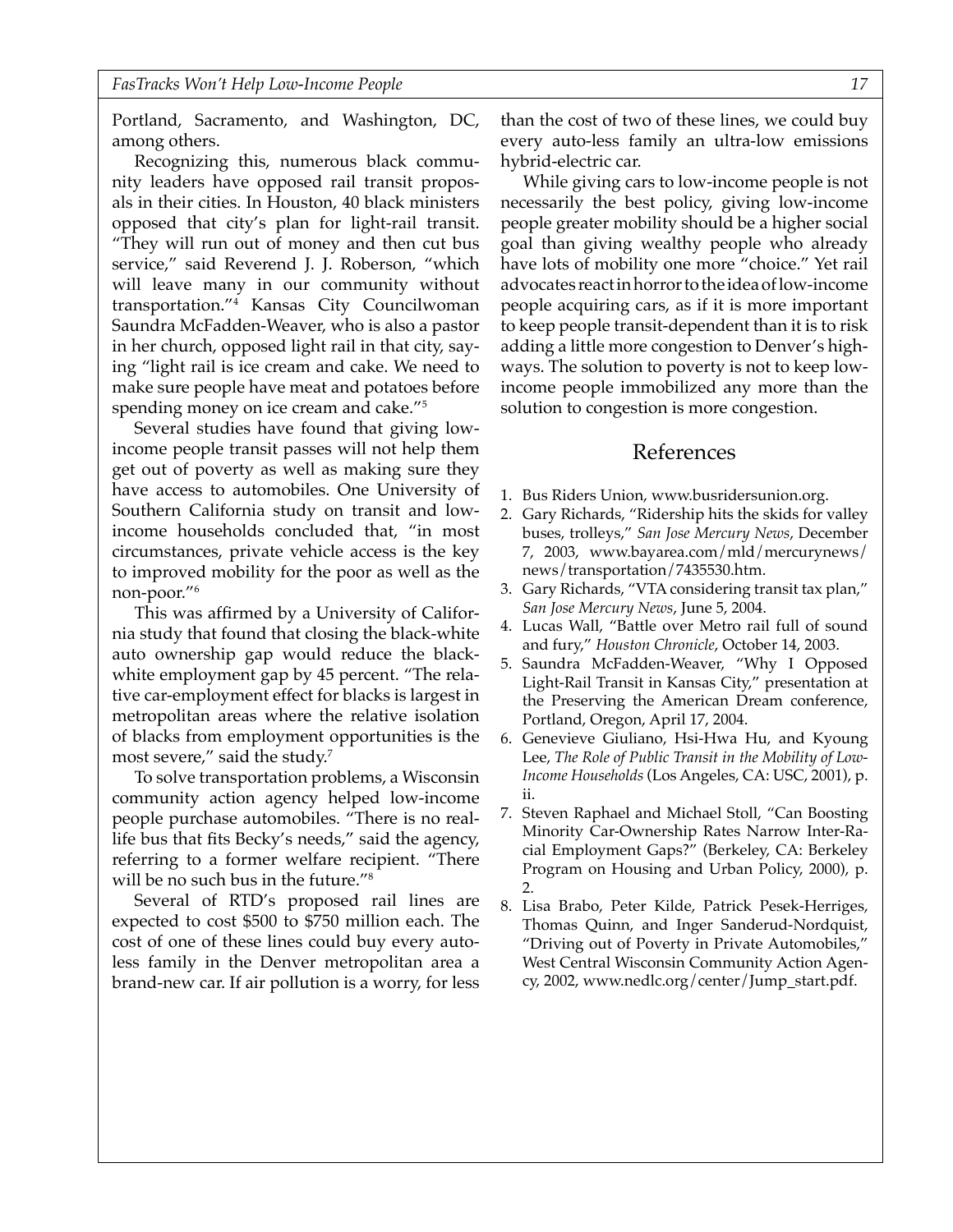## <span id="page-17-0"></span>8. FasTracks Won't Offer Worthwhile "Choices"

*Rail advocates say trains give people more choices, but not all choices are worthwhile. Bus-rapid transit is faster, operates more frequently, and costs less than rail transit. There is no evidence that rail transit will attract any more riders; it will just cost more.*

Confronted with rail's failure to do anything about congestion, rail advocates respond by saying that the purpose of FasTracks is not to reduce congestion but to give people more transportation choices. While there is nothing wrong with more choices if people are willing to pay the cost of their choices, it is difficult to see why society needs to heavily subsidize some choices while others pay their full, or nearly full, cost.

The basic choice argument is that people who own automobiles will ride a train but they will not ride a bus. It could also be argued that people who will not ride a bus will ride a stretch limousine. As noted in chapter 2, stretch limousines could actually cost less per passenger than FasTracks, but anyone who urged multi-billiondollar subsidies to stretch limousines would be laughed out of Colorado.

In fact, research has found that rail attracts more riders than buses only because transit agencies offer rail service that is faster and more frequent than bus service. One recent survey found that "there is no evident preference for rail travel over bus when quantifiable service characteristics such as travel time and cost are equal, but a bias does arise when rail travel offers a higher quality service."1 Similar conclusions were reached by Nobel Prize-winning economist Daniel McFadden, who found that buses could attract as many riders as San Francisco's BART rail system provided they offered equal frequencies and speeds.2

The General Accounting Office review of busrapid transit found that it had several advantages over rail transit:

 • As previously noted, bus-rapid transit could be faster than rail transit because it used smaller vehicles that could provide express

service to more communities rather than larger rail vehicles that made intermediate stops;

- While rail lines take years to build, bus-rapid transit service could start almost immediately, with perhaps a six-month period to order buses;
- The capital cost of bus-rapid transit is as little as 2 percent of the cost of light rail. Even if exclusive bus lanes were built for bus-rapid transit (which is unnecessary), the cost could be less than half that of light rail.
- Bus-rapid transit also costs less to operate than rail transit: The GAO found bus operating costs per vehicle mile were 20 to 50 percent of rail costs. While rail vehicles can carry more people than buses, on the average rail transit cars carry far fewer people than can be accommodated by a bus. RTD's light-rail cars, for example, carry an average of just 15 people over the course of a day.

Buses also have a significant flexibility advantage over rails. This means buses can be more responsive to changing travel patterns and demands. If RTD had decided to use bus-rapid transit in its Southwest Corridor, for example, it wouldn't need to spend tens of millions of dollars today to rebuild stations to allow four-car trains.

- 1. Moshe Ben-Akiva and Takayuki Morikawa, "Comparing ridership attraction of rail and bus," *Transport Policy Journal* 9(2).
- 2. Daniel McFadden and Antti P. Talvitie, *Demand Model Estimation and Validation* (Berkeley, CA: Institute of Transportation Studies, 1977).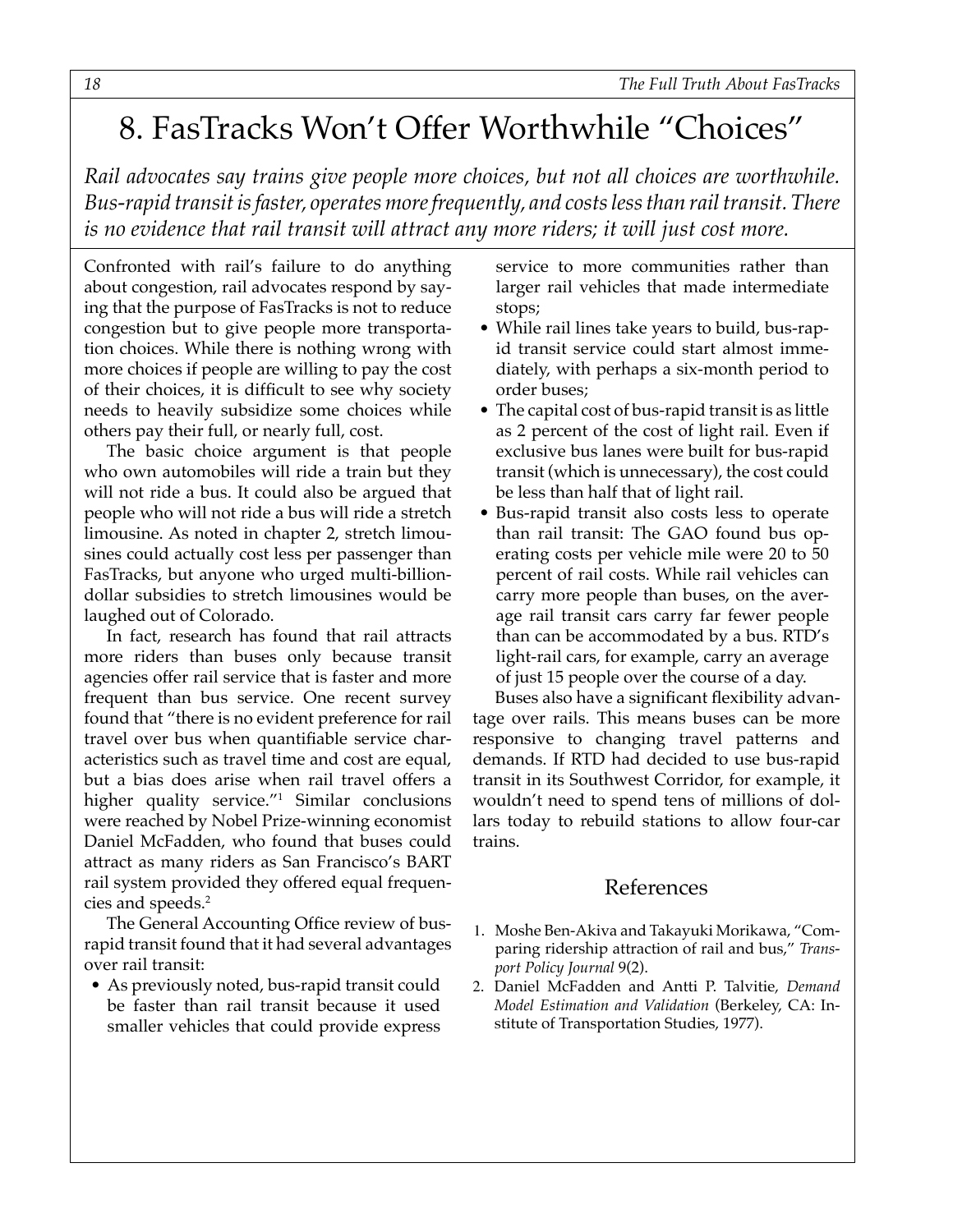## 9. FasTracks Will Harm Neighborhoods

<span id="page-18-0"></span>*Rail transit does not create new growth, but it may redistribute growth from one place to another—mainly to downtown. As such, it is largely a subsidy to downtown. Any additional economic development will require even more subsidies.*

Some people who understand FasTracks' high cost and its negligible effects on congestion nevertheless support the plan because they hope it will lead to economic development in the various corridors. By "economic development," they often mean high-density and mixed-use transitoriented developments.

DRCOG's *Metro Vision* plan includes an urbangrowth boundary around the region. To minimize expansion of the boundary, DRCOG wants "compact, mixed-use activity areas" that will "absorb a significant amount of the population and employment growth that is anticipated to occur within the region through 2030." DRCOG believes that rail transit "encourages higher density development."1

RTD's FasTracks plan calls for redeveloping existing neighborhoods near the 39 FasTracks stations that are in developed areas into highdensity, mixed-use developments. Another 16 stations are in undeveloped areas, and DRCOG and RTD want to see these areas developed as high-density areas similar to Stapleton.

Transit-oriented developments are the latest planning fad. Like earlier planning fads, such as urban renewal and public housing, transit-oriented developments are proving extremely costly and destructive to the areas in which they are located. Rather than promote transit ridership, they increase traffic congestion by concentrating more driving in smaller areas. While there is certainly a market for transit-oriented developments, that market is quickly saturated, and further developments often require huge subsidies to get people to live in them.

One of the major advocates of such transit-oriented developments is Robert Cervero, a planning professor at the University of California at Berkeley. Yet, when the Federal Transit Administration asked Cervero to review the research on transit and urban development, Cervero concluded that "Urban rail transit investments rarely "create" new growth, but more typically redistribute growth that would have taken place without the investment." In particular, Cervero found that "the greatest land-use changes have occurred downtown."2

As a map of FasTracks shows, all but one of the FasTracks lines goes to downtown Denver. FasTracks is thus most likely to stimulate downtown property values at the expense of property values in the region. FasTracks may also increase property values in other communities it serves at the expense of other property values in the region, but this is less likely.

Cervero's own research on San Francisco's BART rail system, for example, found that BART's effects on development have been "fairly modest" and confined mainly to downtown San Francisco and two or three suburbs. "BART has not triggered hoped-for levels of reinvestment in downtown Berkeley, Oakland, or Richland." In fact, "population has grown faster away from BART than near it."3

While Cervero credits BART with redevelopment of Walnut Creek, in fact Walnut Creek is located at the intersection of a radial freeway (state route 24) and a ring freeway (I-680). As Joel Garreau observes, "Edge cities are most frequently located where beltway-like bypasses around an old downtown are crossed at right angles by freeways that lead out from the old center."4 If cities such as Golden, Arvada, Longmont, and Aurora expect that FasTracks will automatically lead to huge private investments in their areas, evidence from other cities suggests they are likely to be disappointed.

The experience of Portland, Oregon, which is often showcased as a model for rail transit and transit-oriented developments, is a good example. When Portland's first light-rail line was completed in 1986, planners rezoned all the station areas along the line for high-density, mixed-use developments. A decade later, in 1996, planners ruefully admitted that not one development had been built along the line.<sup>5</sup> When asked why,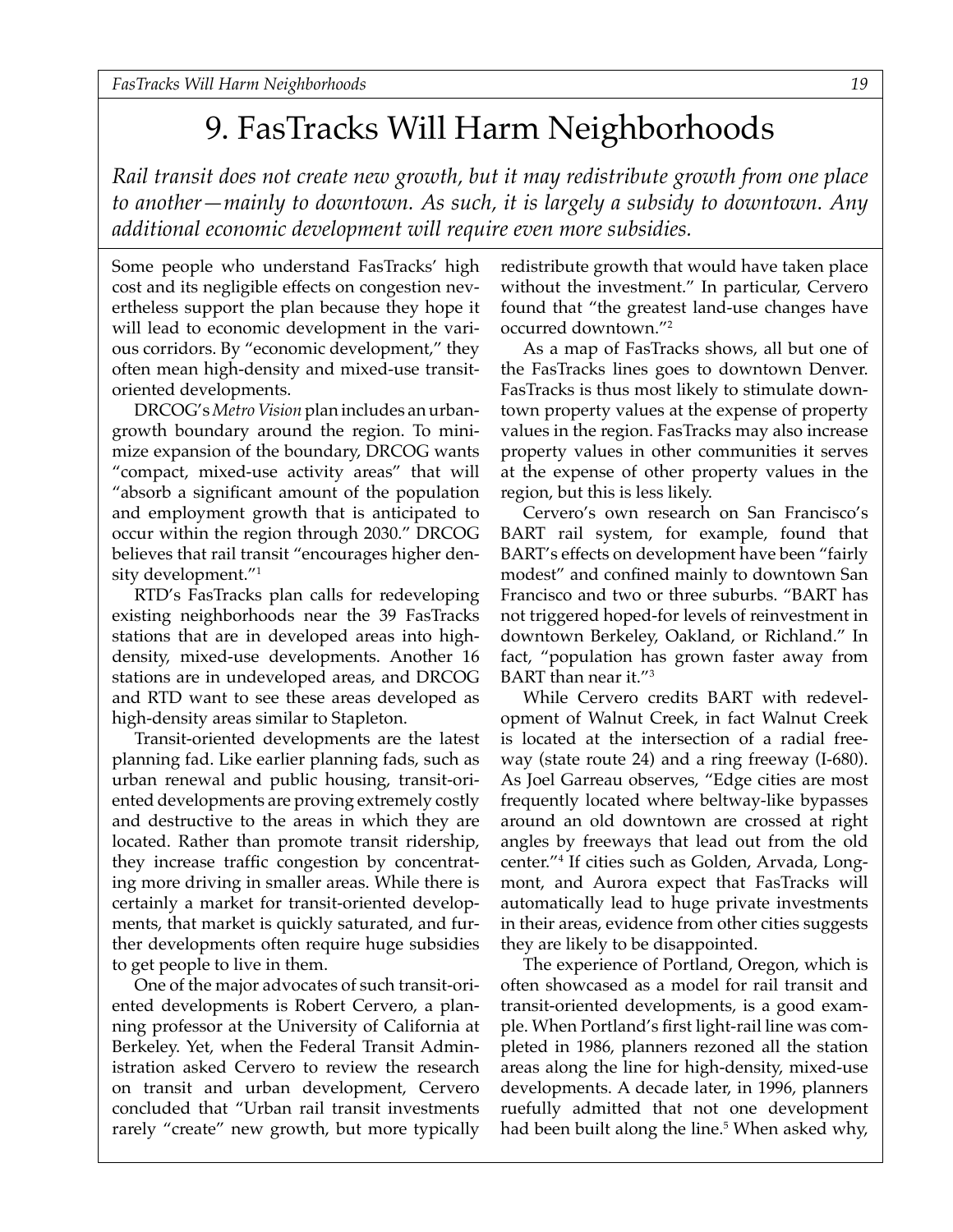developers reported that the market for multifamily housing was saturated by the existing supply.

Undaunted, Portland decided to offer tens of millions of dollars in subsidies to developers of transit-oriented developments, including:

- A ten-year waiver of all property taxes;
- Waivers of system-development charges;
- Sales of public land to private developers at below-market prices;
- Purchases of private land for resale to developers at, typically, half the purchase price;
- Direct grants to developers;
- Construction of various forms of infrastructure at no cost to developers.

In an effort to promote mid-rise (four- to fivestory) construction, Portland also relaxed building codes to allow for wood construction rather than steel and concrete. This will make these buildings potential fire hazards in a few years.

The result has been the construction of dozens of such developments. Examples include:

- Steele Park has single-family homes with room for one car per home, but most families in the neighborhood own two to four cars each. As a result, residents park on sidewalks and in fire lanes, creating impediments for delivery of emergency services.<sup>6</sup>
- Cascade Commons is a \$31.5 million transit-oriented development that received \$13 million in subsidies and has 0.6 parking spaces per housing unit. Residents park on the sidewalks, in fire lanes, and in adjacent neighborhoods.7
- Beaverton Creek is a four-story development with apartments on the top three floors and retail space on the bottom floor. Located next to a light-rail stop and a large park-and-ride station, the development has only a handful of parking spaces open to customers of the retail shops. As a result, only three of the dozen or more retail spaces have ever been occupied, and two of those have since gone out of business or moved.<sup>8</sup>
- Beaverton Round was conceived as a major mixed-use development surrounding a light-rail station with limited parking. After receiving \$9 million in subsidies, the initial developer went bankrupt because no financier would put up funds to finish a devel-

opment with minimal parking.<sup>9</sup> The unfinished buildings sat idle for more than two years before another developer finished part of the project on the condition that the rest could be dedicated to parking. Parking was crucial, said the developer, because "there are not enough people on light rail to energize retail."10

- Orenco is a large greenfield development built next to a light-rail station that is often featured in national publications lauding Portland's planning. Yet three out of four residents consider themselves "car-only commuters"11 and 82 percent drive to work on a typical day.12
- Cascade Station is located near the Portland Airport and has been zoned for high-density, mixed-use development. No development has taken place here or near several other light-rail stations because zoning restrictions mandating mixed uses and limiting parking make the developments unmarketable.
- New retail developments along Portland's newest light-rail line all include large parking areas, much to the annoyance of planners who believe retailers should orient developments around the 2.1 percent of Portlanders who ride transit rather than the 95 percent who drive or ride automobiles.<sup>13</sup>

Portland's experience shows that so-called transit-oriented development only works when it is actually auto-oriented development. However, such developments add to congestion by concentrating traffic in smaller areas. Nor are they highly desired for housing, having some of the highest vacancy rates in the region. $14$ 

Advocates of transit-oriented developments cite studies showing that people who live in highdensity, mixed-use areas tend to drive less than people who live in more auto-oriented suburbs. But these studies suffer from a problem of self selection: People who want to drive less tend to live in pedestrian- or transit-friendly areas while people who want to drive more live in autofriendly areas. That doesn't mean that increasing the percentage of people who live in higher densities will lead to significantly less driving.

There is certainly a market demand for this sort of development, mainly consisting of young people who have no children. But that demand is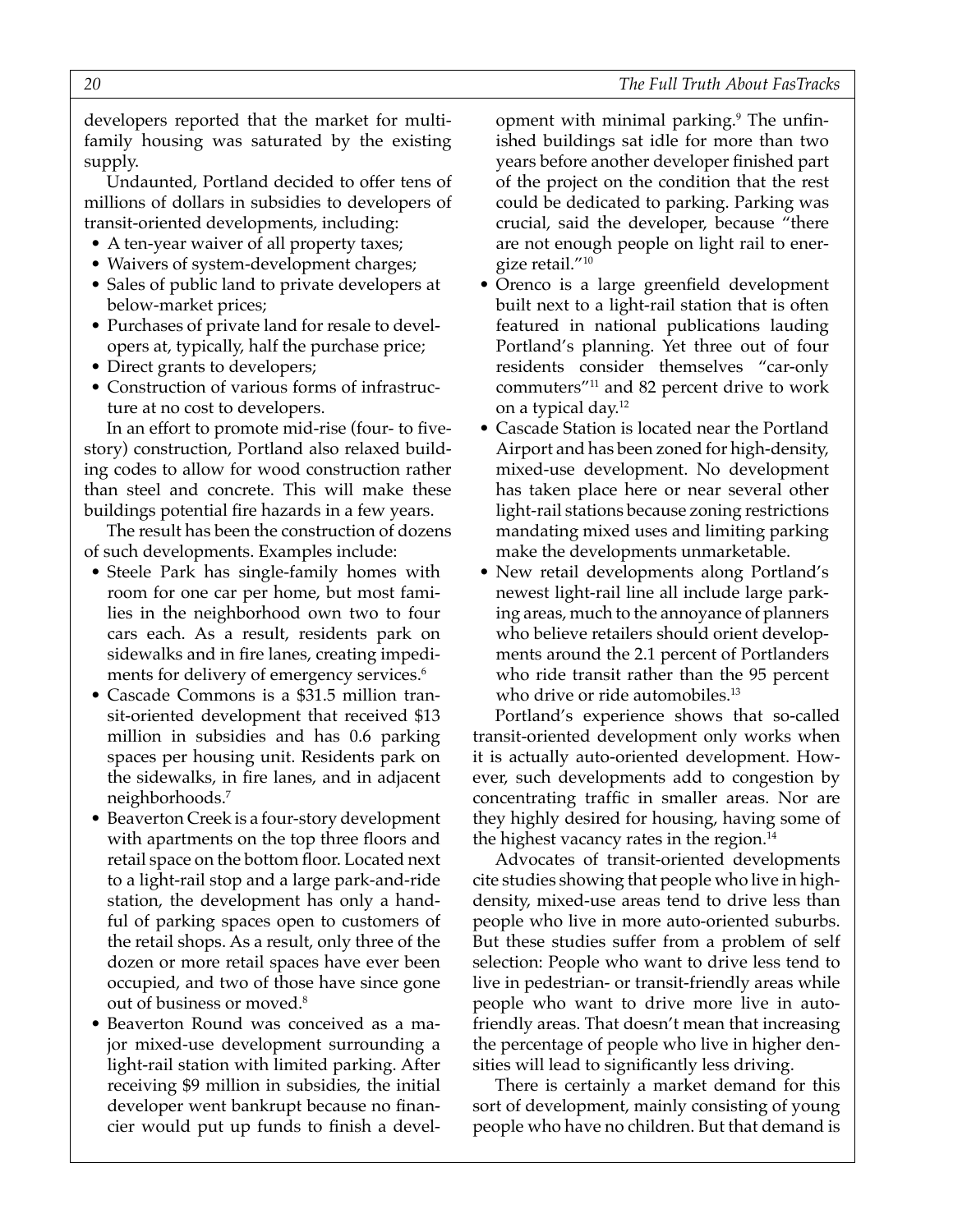quickly saturated by the available supply. Once the demand is met, further developments can take place only if they are subsidized.

In sum:

- Rail transit does not by itself attract private investment.
- If the market for multi-family housing is already saturated, dense developments will require heavy subsidies.
- So-called transit-oriented developments will fail unless they include plenty of parking.
- Transit-oriented developments may give people who do not want to drive access to transit, but do not significantly alter the travel habits of people who prefer to drive.

- 1. DRCOG, *Review of FasTracks*, p. 17.
- 2. Robert Cervero and Samuel Seskin, *An Evaluation of the Relationship Between Transit and Urban Form* (Washington, DC: Transportation Research Board, 1995), p. 3.
- 3. John Landis and Robert Cervero, "BART and Urban Development," *Access* 14 (Spring, 1999): pp. 4–15.
- 4. Joel Garreau, *Edge City: Life on the New Frontier* (New York, NY: Doubleday, 1991), p. 436.
- 5. Mike Saba, statement made at Portland City Council meeting, October 23, 1996.
- 6. Michael Barton and John Charles, *Steele Park: Another MAX fiasco* (Portland, OR: Cascade Policy Institute, 2003), 2 pp.
- 7. John Charles, *The Mythical World of Transit-Oriented Development* ((Portland, OR: Cascade Policy Institute, 2001), www.cascadepolicy.org/..\pdf\env\ P\_1019.htm.
- 8. John Charles, interview, April 16, 2004.
- 9. Alex Pulaski, "Developers and Beaverton officials fight for control of a dream project turned money pit," *The Oregonian*, December 24, 2000.
- 10. Richard Colby, "Moving in next to MAX," *The Oregonian*, November 7, 2002.
- 11. Bruce Podobnik, Ph.D., *Portland Neighborhood Survey, Report on Findings from Zone 2: Orenco Station*, Lewis & Clark College, Portland, Oregon, January 20, 2002.
- 12. Michael Lapham, *Transit Oriented Development: Trip Generation and Mode Split in the Portland Metropolitan Region*, Portland State University, March 2001.
- 13. Randy Gragg, "Rail paradise, or put up a parking lot?" *The Oregonian*, May 9, 2004.
- 14. Gordon Oliver, "Apartment hunters move in on deals," *The Oregonian*, December 6, 1999.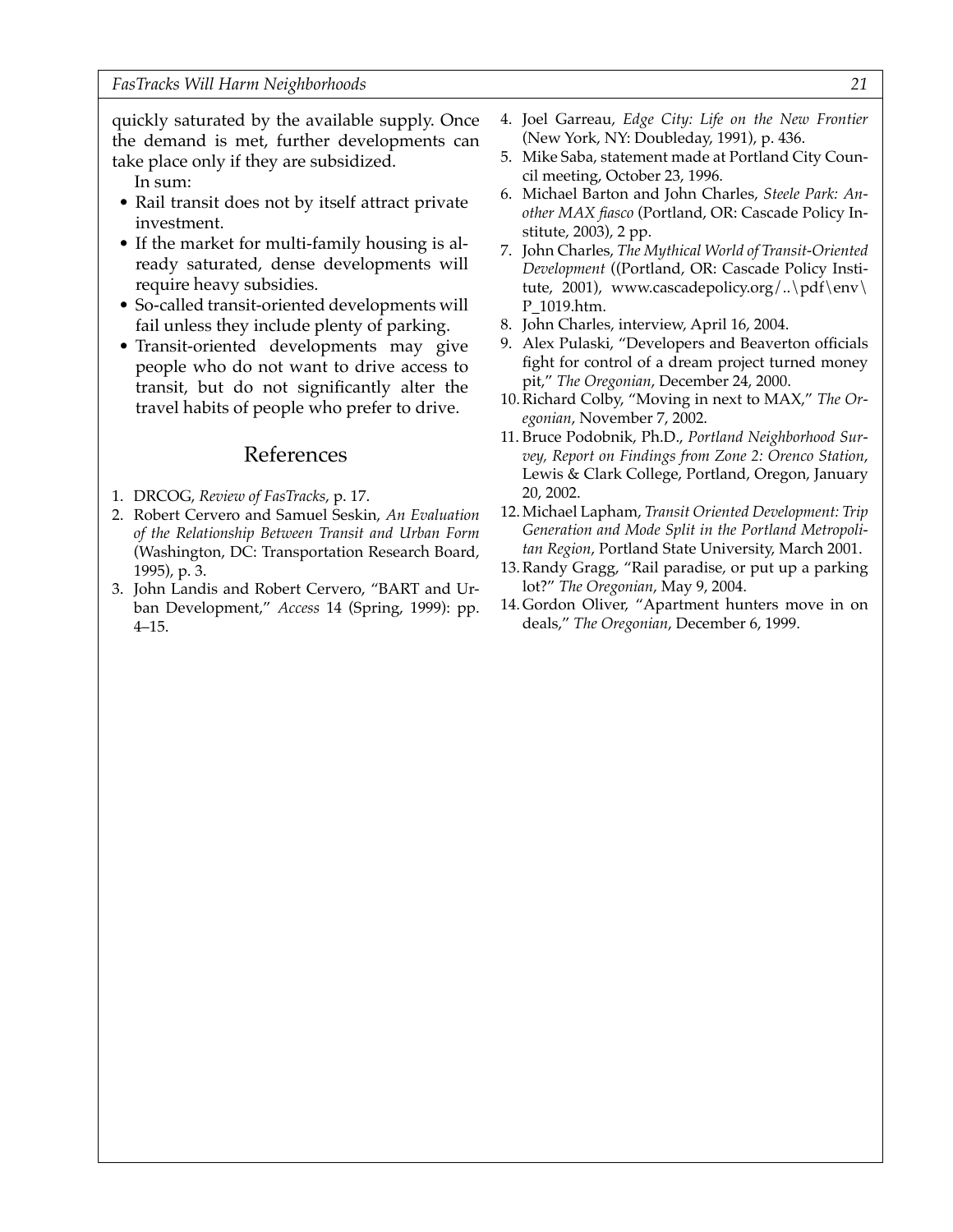## 10. The Alternative to FasTracks

<span id="page-21-0"></span>*Buses work better and cost less than trains and are the obvious transit alternative to FasTracks. To actually reduce congestion, buses must be supplemented with a network of high-occupancy/toll (HOT) lanes throughout the Denver metropolitan area.*

RTD data clearly shows that bus-rapid transit is far superior to rail transit. At a much lower cost, RTD can run bus-rapid transit lines that go faster and more frequently than rail transit.

If bus-rapid transit is so much better than rail transit, why does RTD propose rail transit in six of the seven FasTracks corridors? One answer may be that early planning documents greatly underestimated the cost of rail transit and may have overestimated the cost of bus lanes, as chapter 4 showed was the case for the Southeast Light-Rail major investment study.

One objection to bus-rapid transit is that buses aren't very rapid if they are stuck in traffic. The solution is to build high-occupancy/toll (HOT) lanes whose cost can be largely covered by the tolls collected from low-occupancy vehicles. Such HOT lanes have proven very successful in California, New Jersey, and elsewhere.

Electronic tolling allows toll collection without the inconvenience of tollbooths. Dynamic tolling—that is, tolls that vary by the amount of congestion—can guarantee that HOT lanes remain uncongested during all hours of the day. This means anyone can get between any two points in the metropolitan area at 5 PM in the same amount of time as it would take them to drive that distance at 5 AM.

HOT lanes provide more than a place for buses



*HOT lanes in California pay for themselves and relieve congestion for people who don't use them by taking as many as 30 percent of the cars off the free lanes.*

to go. They allow people to travel in uncongested traffic at any time of the day. By taking traffic off of the free lanes they save people in those lanes time as well. And toll revenues can be matched to federal funds to build a region-wide HOT-lane network.1

Instead of building expensive rail lines that will cost hundreds of millions of dollars and take years before they open, RTD should purchase comfortable intercity-type buses and immediately begin bus-rapid transit service. Some of the \$932 million in federal funds that RTD wants to spend on FasTracks could be used to buy those buses.

The remainder of the federal funds could be seed money to start building a HOT-lane network. The Colorado legislature should authorize the Department of Transportation to convert existing HOV lanes to HOT lanes. The funds from those lanes, along with federal funds, should be dedicated to building more HOT lanes. The state owns sufficient right-of-way to build such lanes along most of the freeways in the region.

This solution will significantly reduce air pollution as well. Cars pollute most when they are in stop-and-go traffic and they pollute least when they are moving at steady speeds of 35 to 55 miles per hour, depending on the pollutant. Relieving congestion is an important pollutionreducing tool that is not accurately reflected in transportation-air pollution models.

In short, HOT lanes will do far more to reduce traffic congestion and bus-rapid transit will provide far better transit service than FasTracks. Taxpayers Against Congestion will soon publish a detailed proposal for financing and building these HOT lanes and bus-rapid transit routes.

#### References

1. Robert Poole, Jr., and C. Kenneth Orski, *HOT Lane Networks: A New Plan for Congestion Relief and Better Transit* (Los Angeles, CA: Reason Foundation, 2003), 43 pp.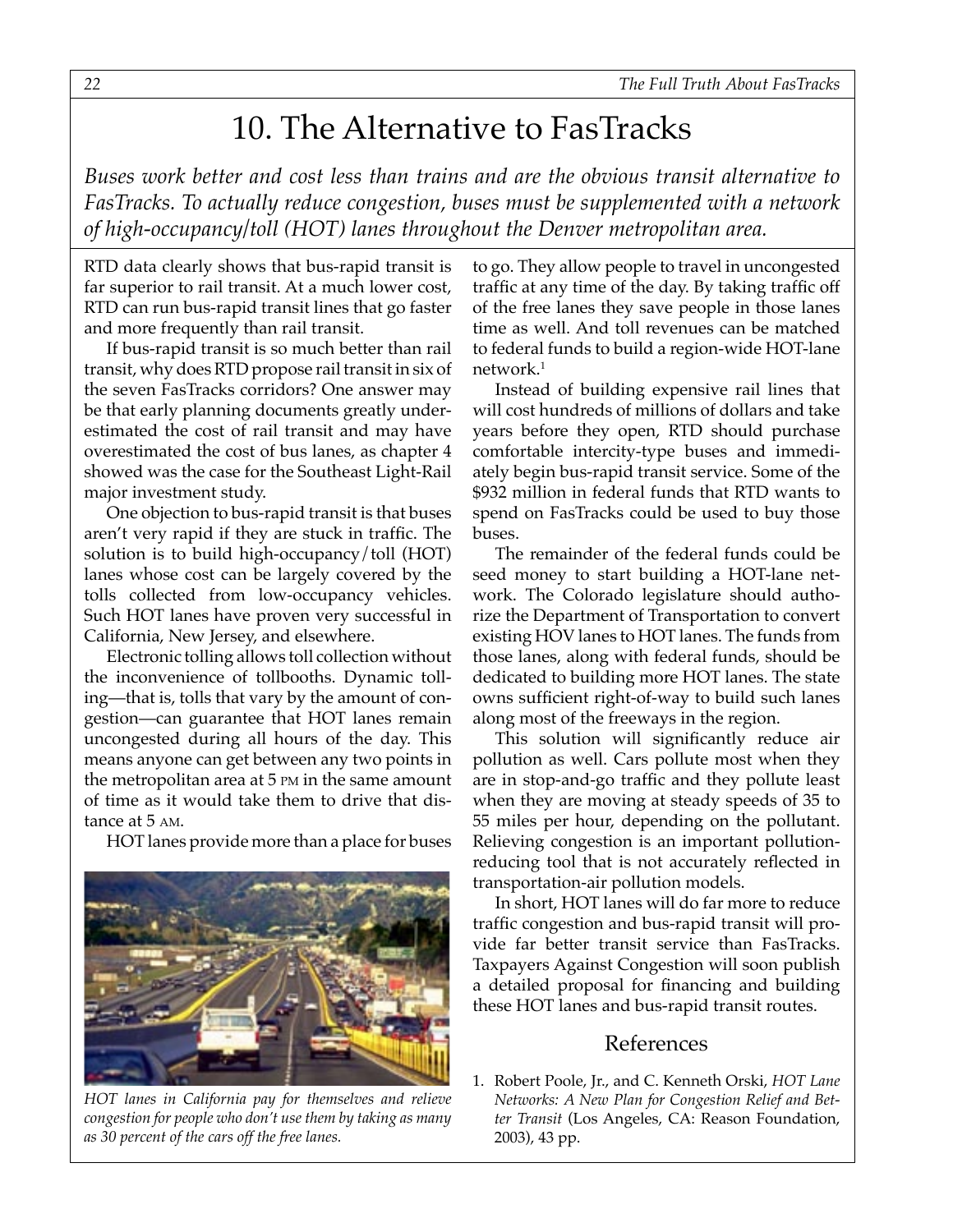# *Data Sources for* the FasTracks Index

Most of the data in this report and the FasTracks Index (p. 24) come from RTD's *FasTracks Plan*, which includes four volumes of appendices; RTD's *FasTracks Financial Plan*; DRCOG's *Review of the RTD Fas-Tracks Plan;* and DRCOG's *Metro Vision 2025 Regional Transportation Plan*. Sources of FasTracks Index numbers are listed below.

The *FasTracks Plan* (though not chapter 2 or the appendices) can be downloaded from rtd-denver. com/fastracks/FasTracks\_Plan.pdf. The *Financial Plan* can be downloaded from rtd-denver.com/ fastracks/Financial\_Plan.pdf. DRCOG's *Review of FasTracks* can be downloaded from www.drcog. org/downloads/Agenda\_Support\_PDFs/SB208\_Report\_Final\_4-21-04.pdf. *Metro Vision 2025* can be downloaded from www.drcog.org/downloads/2025\_Interim\_Regional\_Transportation\_Plan\_4-17- 02.pdf.

- 1*. FasTracks Financial Plan*, p. 1.
- *2. Review of FasTracks*, table 14, p. 32; *FasTracks Financial Plan*, p. 15.
- *3. FasTracks Plan*, appendix C.
- 4*.* Sum of items 1, 2, and 3.
- 5. *Review of FasTracks*, table 15, p. 42.
- 6. Assumes bus-rapid transit operating cost per rider is 58 to 87 cents less than rail as estimated by the *FasTracks Plan*, appendix E.
- 7. Sales tax revenues in *FasTracks Financial Plan*, pp. 4–5, divided by population from *Review of Fas-Tracks*, p. 37.
- 8. Item 7 multiplied by four.
- 9. Item 4 (total cost) divided by projected 2015 population (which is the average of 2005 through 2025 populations) of 3.06 million.
- 10. Item 9 multiplied by four.
- 11. 2001 transit trips from *Metro Vision 2025*, table 6, p. 97; population from table 2, p. 17.
- 12. *Review of FasTracks*, p. 23; daily transit trips are multiplied by 301 to get annual transit trips and divided by projected 2025 population.
- 13. Same as item 12.
- 14. Item 13 minus item 12.
- 15. See item 7.
- 16. Item 15 divided by item 14.
- *17. Review of FasTracks*, p. 23.
- 18. Same as item 17.
- 19. 2001 vehicle-miles traveled from *Metro Vision 2025*, table 6, p. 97; 2025 from *Review of FasTracks*, p. 23.
- 20. Same as item 19.
- 21. Item 19 minus item 20 divided by item 19.
- *22. Review of FasTracks*, p. 24.
- *23. Review of FasTracks*, table 9, p. 26. According to Jeff May of DRCOG, total 2025 carbon monoxide pollution without FasTracks will be 1140.89 tons.
- 24. Same as 23; 2025 particulate pollution will be 50.2 tons.
- 25. Same as 23; 2025 volatile organic compound pollution will be 37.4 tons.
- 26. Same as 23; 2025 nitrogen oxide pollution will be 32.0 tons.

#### Rail vs. Bus-Rapid Transit

Average speeds: *FasTracks Plan*, chapter 2, p. 2-6.

Frequencies: *FasTracks Plan*, figures 1-2 through 1-10.

Capital and operating costs: *FasTracks Plan*, appendix E.